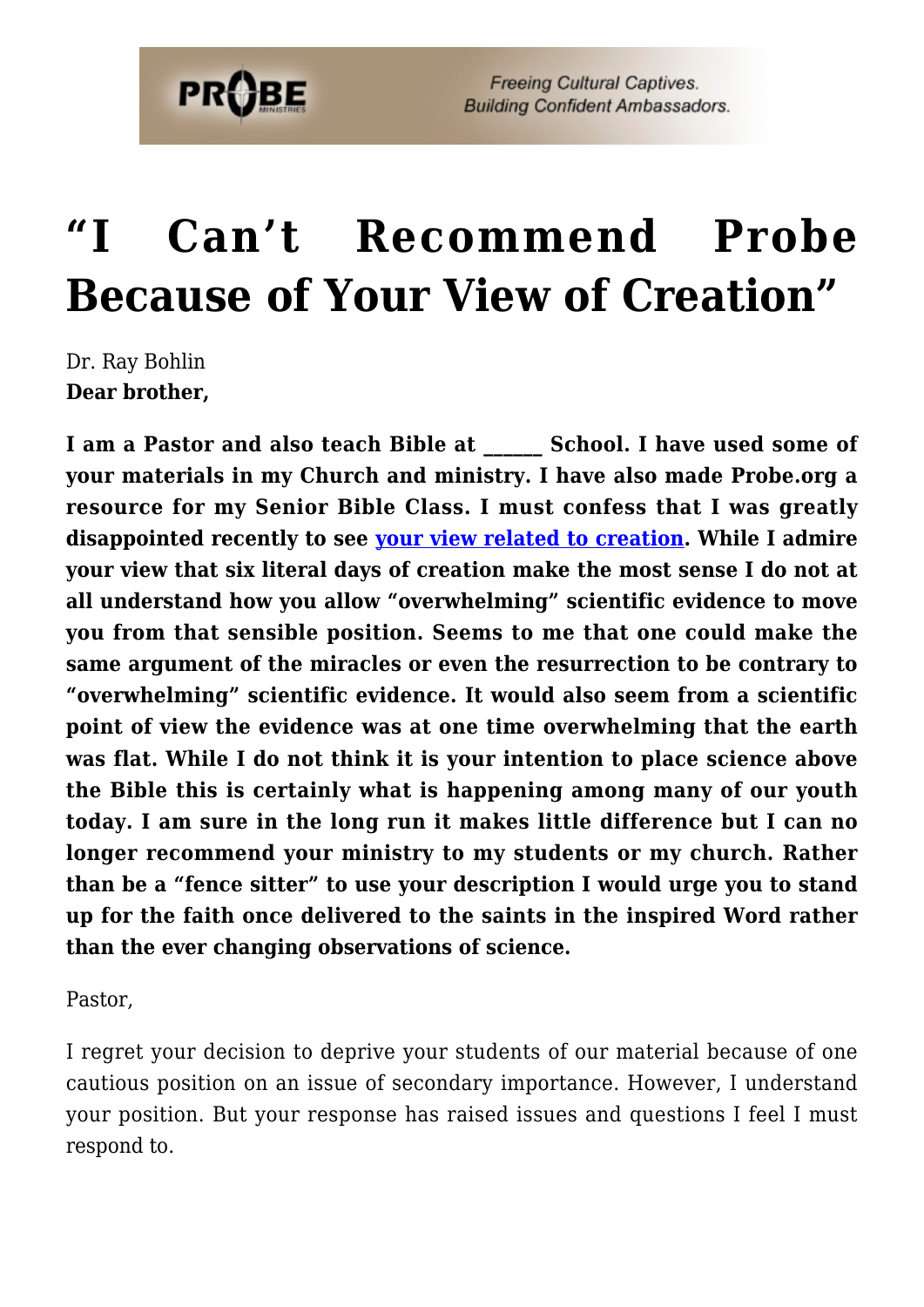

*While I admire your view that six literal days of creation make the most sense I do not at all understand how you allow "overwhelming" scientific evidence to move you from that sensible position.*

#### This evidence is something that requires a simple and plain reading of facts that I and the other young earth creationists I have asked, have no answer for.

*Seems to me that one could make the same argument of the miracles or even the resurrection to be contrary to "overwhelming" scientific evidence.*

Not at all. There is no pertinent scientific evidence to contradict miracles in Scripture. But there is present and currently observable evidence to lead anyone to question the young earth view of a thousands of years old earth and universe.

*It would also seem from a scientific point of view the evidence was at one time overwhelming that the earth was flat.*

A spherical earth was recognized from the early Greeks onward. You are victim here of the naturalists' contrived view of the flat earth. The Bible never taught it and even early science never did.

*While I do not think it is your intention to place science above the Bible this is certainly what is happening among many of our youth today.*

That is certainly not my intent and I fully recognize the strong tendency that you mention. My contention is that it is not absolutely clear that Scripture teaches a young earth.

*I am sure in the long run it makes little difference but I can no longer recommend your ministry to my students or my church.*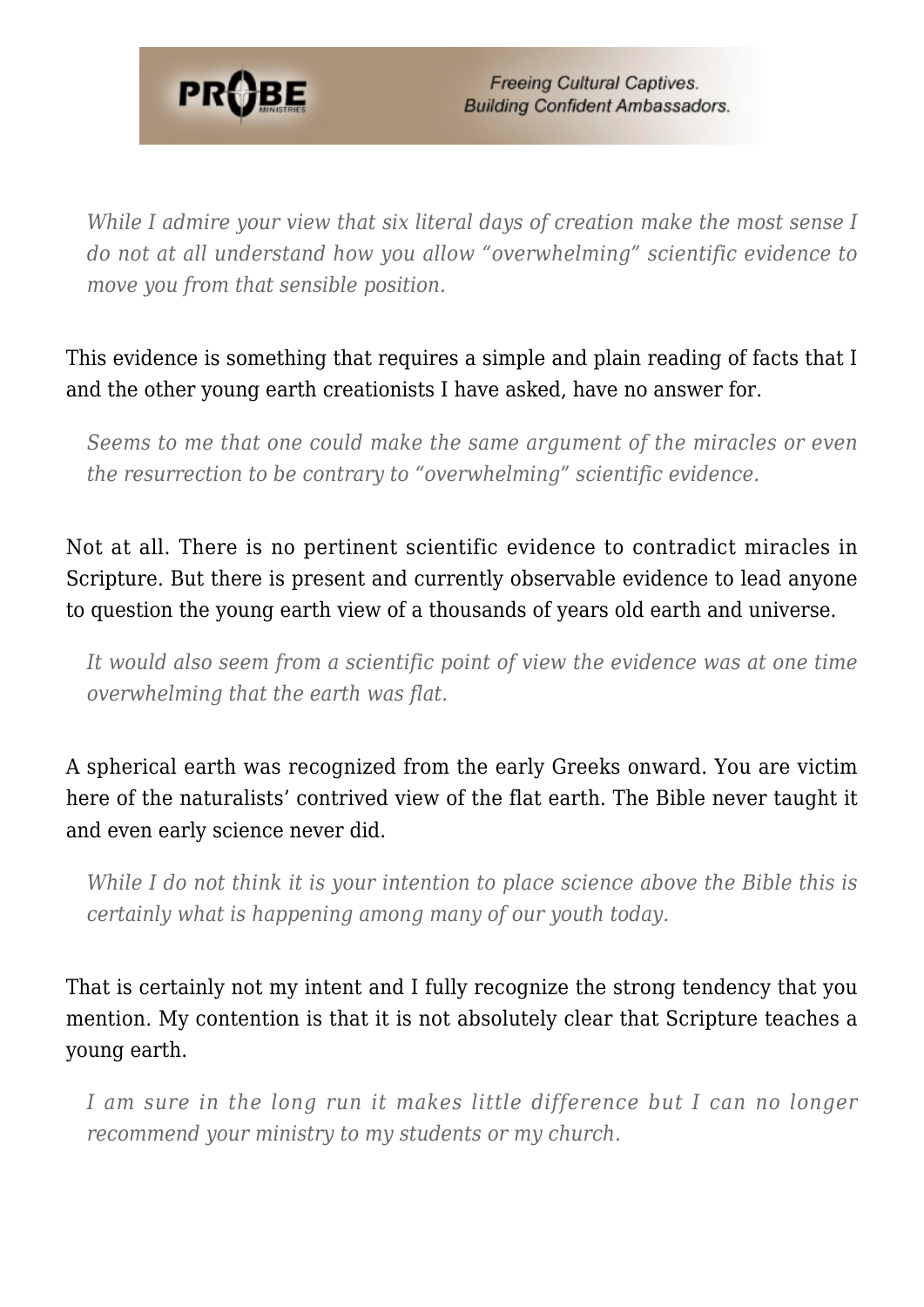

I truly do not understand this position. But I have run across it frequently among my young earth friends. I find it sad and counterproductive.

*Rather than be a "fence sitter" to use your description I would urge you to stand up for the faith once delivered to the saints in the inspired Word rather than the ever changing observations of science.*

Where in Scripture does it say the earth and universe are only thousands of years old? There are many uncertainties here both scripturally and scientifically, I for one, do not consider myself so informed to conclude which position is correct. There is a resolution, I just don't know what that is. At least I am not refusing to consider all the evidence at hand. The young earth model now admits that all the supposed radioactive decay necessary to indicate billions of years actually occurred. But since the earth CANNOT be that old the decay must have been accelerated a million times or more. This means incredible heat and radiation that would have annihilated all life on earth, even the life on the ark. But that couldn't have happened so they appeal to miracle and heat release nowhere indicated in Scripture. That is special pleading which I find disappointing.

Respectfully,

Ray Bohlin, Ph.D.

© 2011 Probe Ministries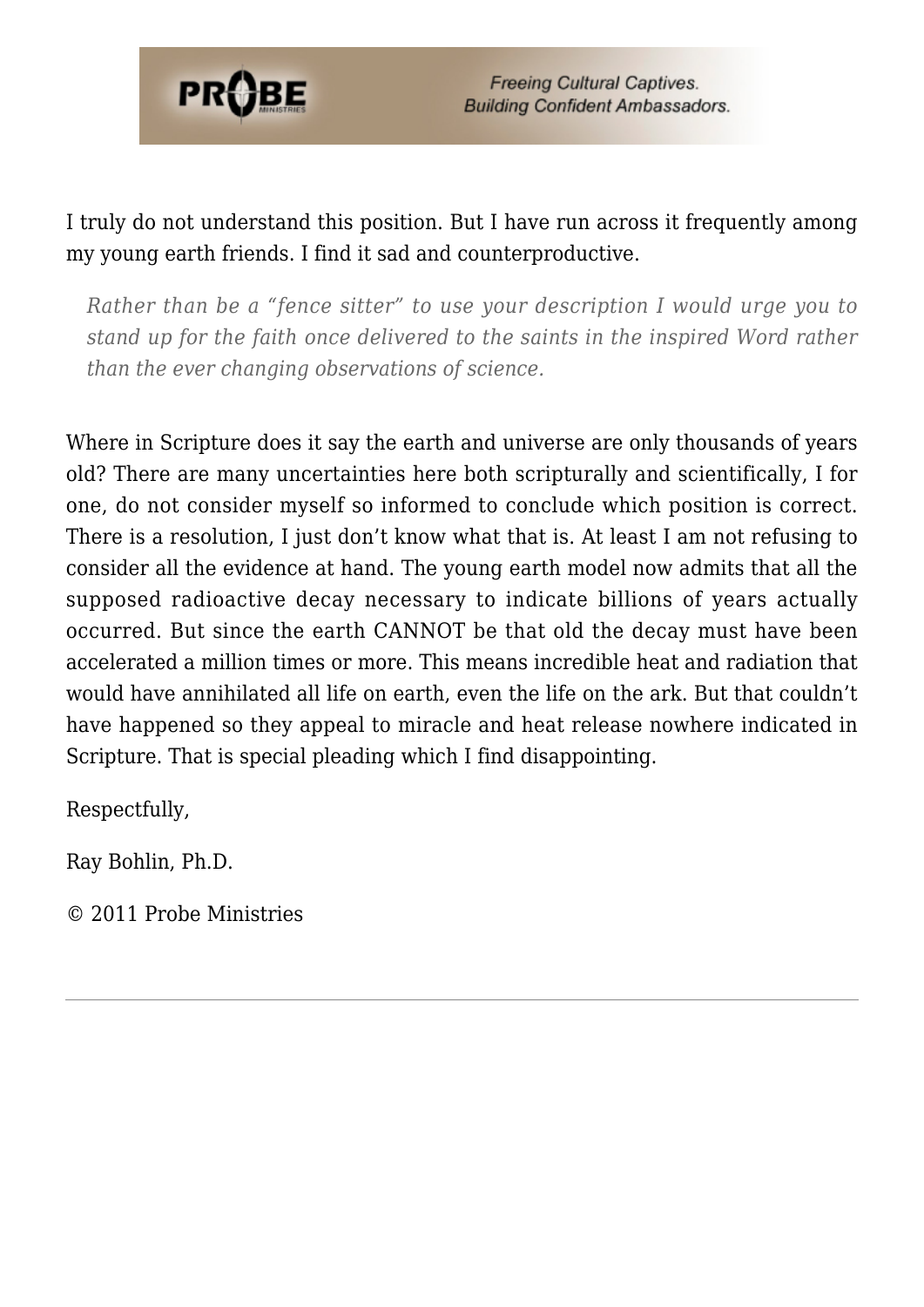

## **[Apologetics and the Age of the](https://probe.org/apologetics-and-the-age-of-the-universe/) [Universe](https://probe.org/apologetics-and-the-age-of-the-universe/)**

Steve Cable



## **Appendix B: Apologetics and the Age of the Universe**

*Note: This is one of two appendices for Steve Cable's article [Are We Significant in](https://www.probe.org/are-we-significant-in-this-vast-universe/) [This Vast Universe?](https://www.probe.org/are-we-significant-in-this-vast-universe/)*

Is the apparent age of the universe a critical issue for Christian apologetics? I would argue that when we make it a critical issue, we are likely to add another barrier to belief rather than tearing down barriers against belief in Jesus Christ as our Savior.

How should we look at the age of the universe in applying emerging scientific observations in defending our faith? In this appendix, we will take a brief look at this question.

The vast majority of theologians and researchers agree that the actions of the inorganic world are normally governed by a set of physical laws and forces: e.g. gravity, subatomic forces, magnetism, and light waves. By understanding these laws, we can predict both the future and past behavior of physical objects ranging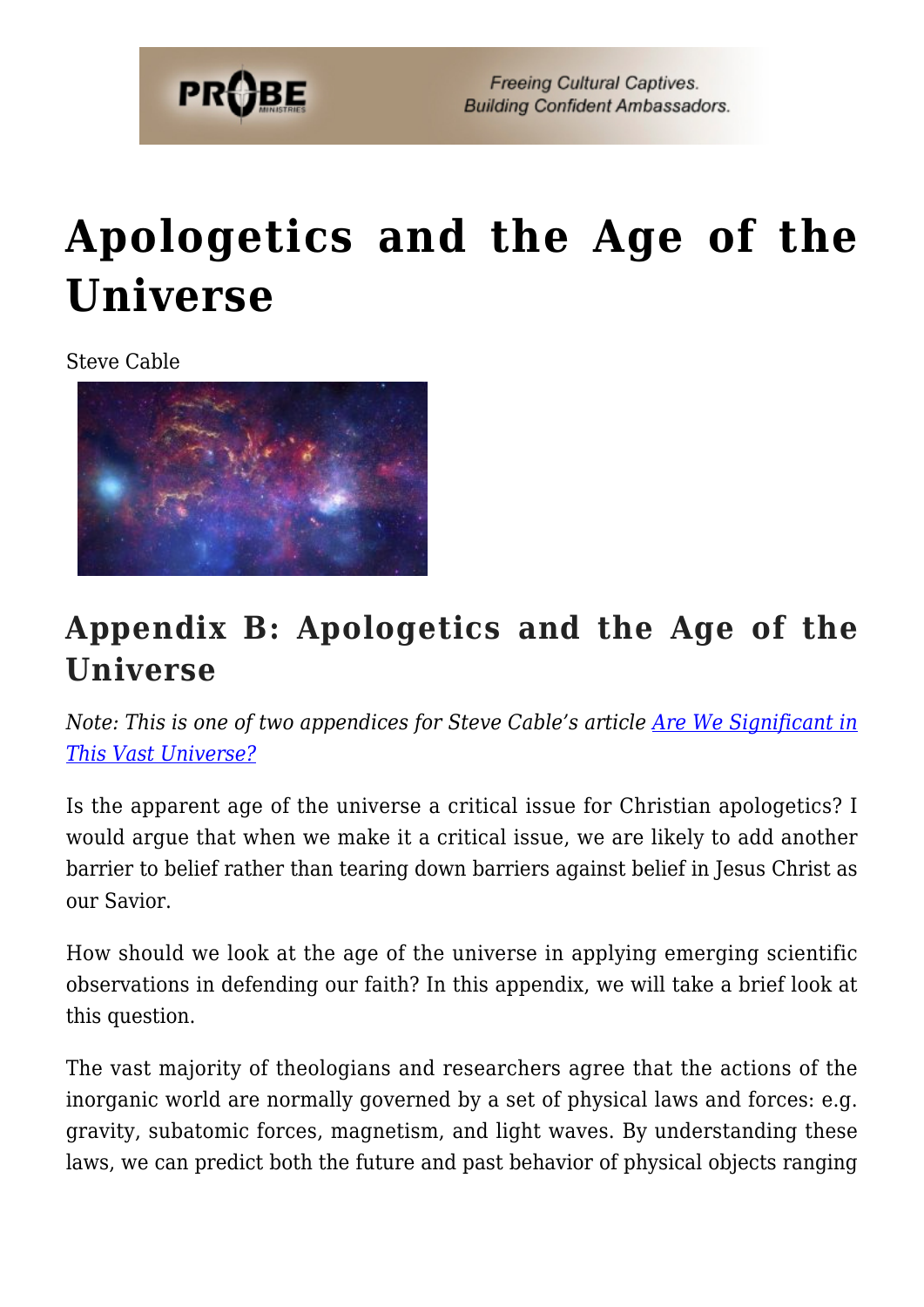

from galaxies to our solar system to airplanes to golf balls. As Christians, we recognize that our Creator God can and does intervene at times to suspend or alter these laws in order to accomplish His purpose: e.g. Jesus walking on the water, healing of the sick. Thus, one of the ways to recognize the presence of our Creator is when we use our understanding of these laws to model backward from our present state and we come to a state in the past that is inconsistent with our current reality. In other words, it appears that some power must have intervened with the natural processes we currently observe because it would be practically impossible to get to our present state simply through natural processes.

Following this logic, there is a growing body of evidence from scientific observation consistent with the following two hypotheses:

1. Life as it exists on this earth is the result of the intentional work of an intelligent designer

2. Humans are significant to the designer of this universe

These two hypotheses are obviously consistent with the Bible. As apologists these hypotheses are very important because they support a biblical prerequisite for coming to God:

And without faith it is impossible to please Him, for he who comes to God must believe that He is and that He is a rewarder of those who seek Him (Heb 11:6).

According to this passage, in order to come to God, we must believe that a God exists and that He wants us to seek Him. In many cases, if we can debunk the popular notion that science proves that there is no Creator God who cares about us, we can open the door to see what the Bible tells us about Jesus Christ, His death and resurrection.

The empirical evidence supporting these two hypotheses is strong whether the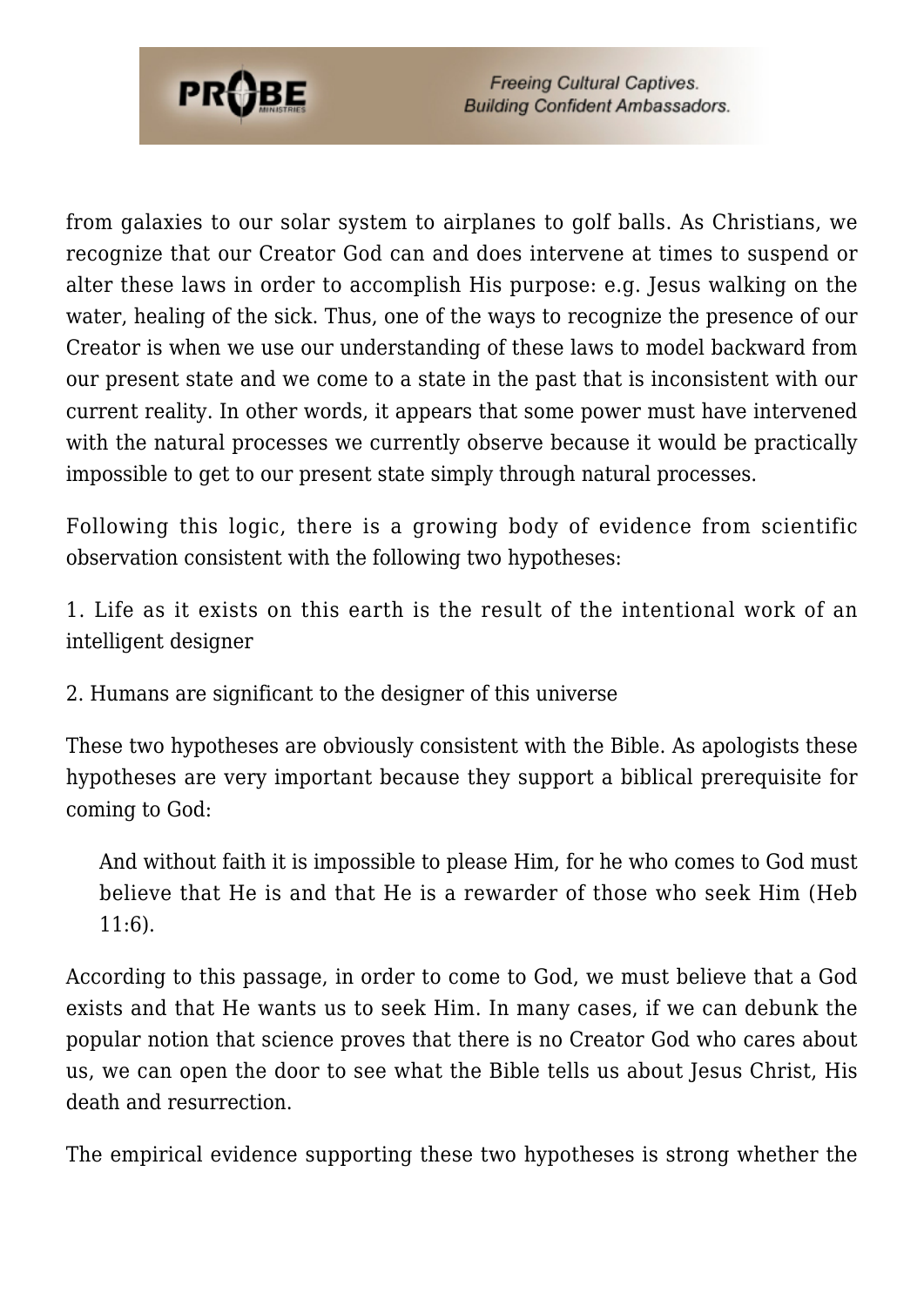

earth is 13.7 billion years old or 6,000 years old. However, some of the evidence for the significance of life on earth is based on looking at what it would take to get from an ancient creation event, e.g. big bang, to the current, observable universe. Should we ignore that evidence because it does not assume a young universe interpretation of Genesis 1? Or should we use this evidence to show that even the oldest estimated age for our universe still demands a transcendent Creator to account for life on this earth? I suggest that we don't have to make the age of the universe the central point in defending our faith against those who do not believe in our Creator God and who need to understand that God sacrificed His Son, Jesus to provide for their redemption from this decaying universe.

One of the areas where this tension between fixed physical laws and supernatural intervention applies is in scientific theories for the origin of the universe. The prevailing scientific view is that the universe is expanding at an increasing rate. Combining this view with what we know about the relevant natural forces implies that all the matter in the universe began expanding from a single point approximately 13.7 billion years ago. If we take as an axiom that the correct interpretation of general revelation through scientific observation and special revelation through the Bible must be consistent, there are three possible situations consonant with that axiom:

1. The scientific data is incomplete, corrupted, or misinterpreted. There are many instances where the current prevailing view of science has been shown by new evidence to be wrong, so this is a definite possibility.

2. The universe is indeed expanding, but it is much less than 13.7 billion years old because it was created at a point where it was already spread out to near its current volume. This is the apparent age argument, i.e., when God creates a living being such as Adam, Adam is going to appear to be physically mature even when he was only seconds old. There are issues with applying this apparent age concept to the age of the universe. For example, we can observe supernovae that are hundreds of thousands of light years away. If the earth is less than 10,000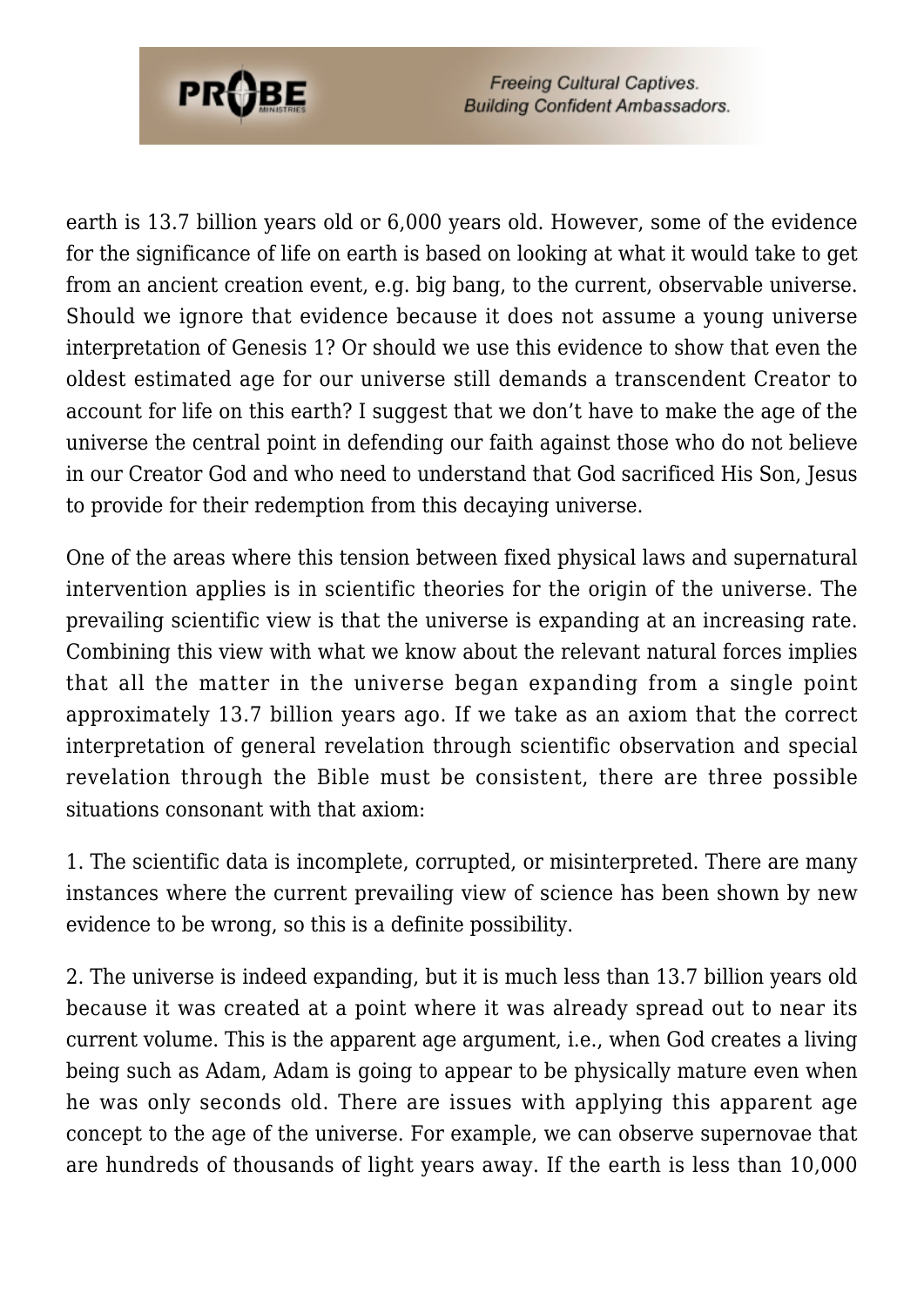

years old, then we are observing the explosions of stars that never really existed. Why would God want to confuse us in this way? Perhaps because these "past" supernovae are consistent with what would have happened to create the current state of our universe.

3. The interpretation of Genesis 1 as defining the time from the beginning of the universe to the creation of Adam as literally 120 hours is not actually the intent of that passage. This interpretation issue is a continuing topic of debate among evangelical scholars who believe that the Bible is God's inerrant special revelation.

I can appreciate those who consider finding out which of these three alternatives is correct to be an important life issue. But, it seems clear that selecting the right answer is not a prerequisite for salvation (e.g. see Romans 10:9-10). I encourage Christians to understand how the current state of scientific knowledge can be used as a bridge to share the gospel. For a more detailed discussion of contrasting Christian views on the origins of the universe, see the article "[Christian Views of Science and Earth History](https://www.probe.org/christian-views-of-science-and-earth-history/)" on our website.

© 2009 Probe Ministries International

# **["In Redeeming Darwin Are You](https://probe.org/in-redeeming-darwin-are-you-saying-god-used-evolution/) [Saying God Used Evolution?"](https://probe.org/in-redeeming-darwin-are-you-saying-god-used-evolution/)**

Dr. Ray Bohlin

**I read [the description of "Redeeming Darwin"](https://www.probe.org/redeeming-darwin-the-intelligent-design-controversy/) and [an email](https://www.probe.org/why-are-you-trying-to-redeem-darwin/) supposedly explaining what you mean by "redeeming Darwin." Neither explain exactly what you do in this program; are you saying that God used evolution? If**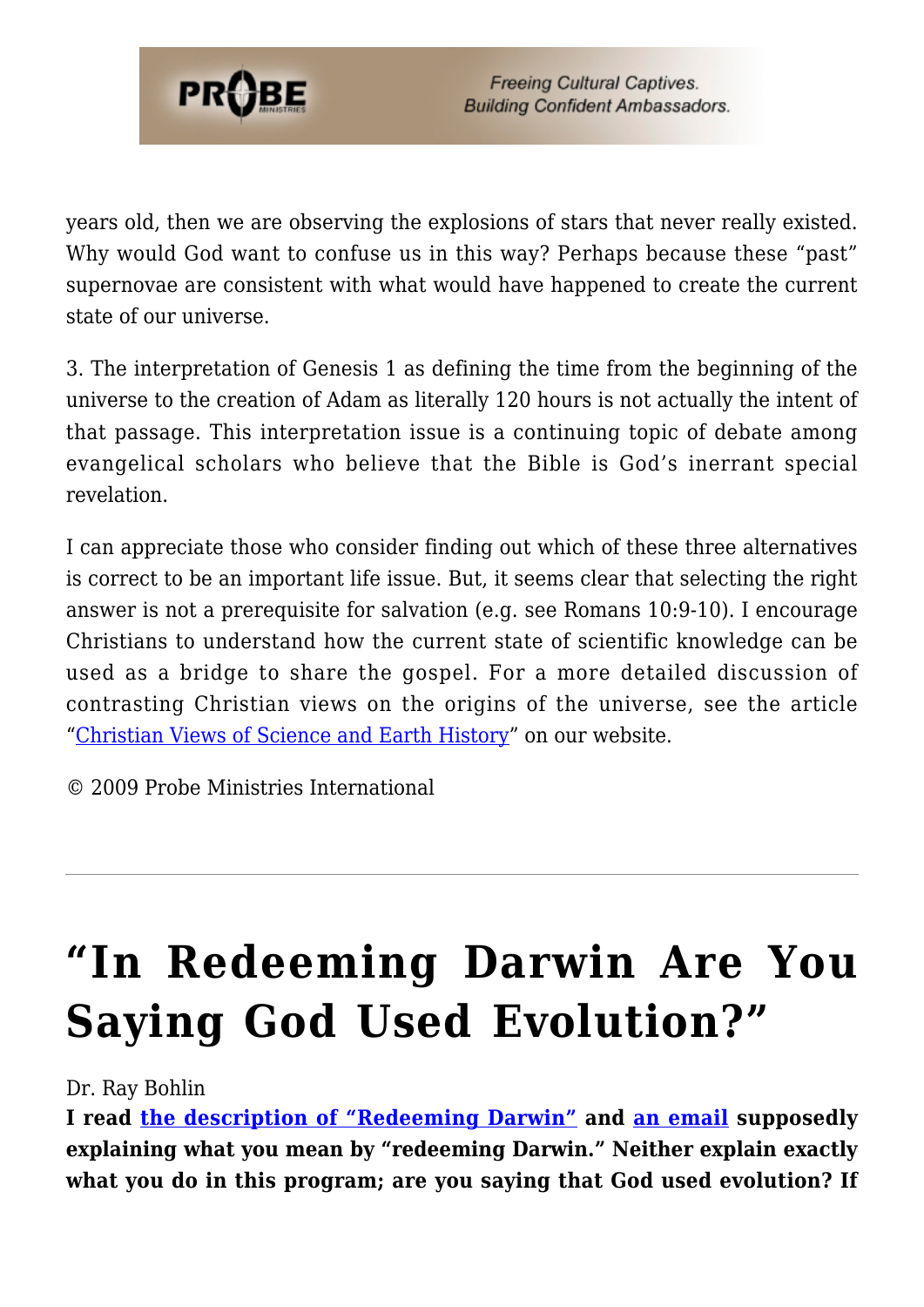

**so, I find this extremely unbiblical. Or are you saying that Darwinism as it now stands ("molecules-to-man" — i.e., macro-evolution) is true but that it can somehow be used to evangelize? Or are you saying that Darwinism as I described above is NOT valid, but that an actual 6-day Creation by God is what IS true?**

I apologize that our description is not clearer. We will take another look at it to see what we can do to increase the clarity.

At Probe Ministries we reject the Darwinian evolutionary mechanism proposed for the origin and diversity of life. The *[Redeeming Darwin](https://www.probe.org/store/discovering-the-designer/)* curriculum explains a few of the problems with Darwinism and explores the alternative provided by the relatively new Intelligent Design Movement.

Since Intelligent Design principles are used by both young and old earth creationist perspectives we use scientists in the film from both ICR (John Morris) and Reasons to Believe (Fuz Rana) to explain what they like and don't like about ID.

As a ministry we do not take [a position on the age of the earth](https://www.probe.org/dr-ray-bohlin/) question.

Respectfully,

Ray Bohlin, PhD

© 2008 Probe Ministries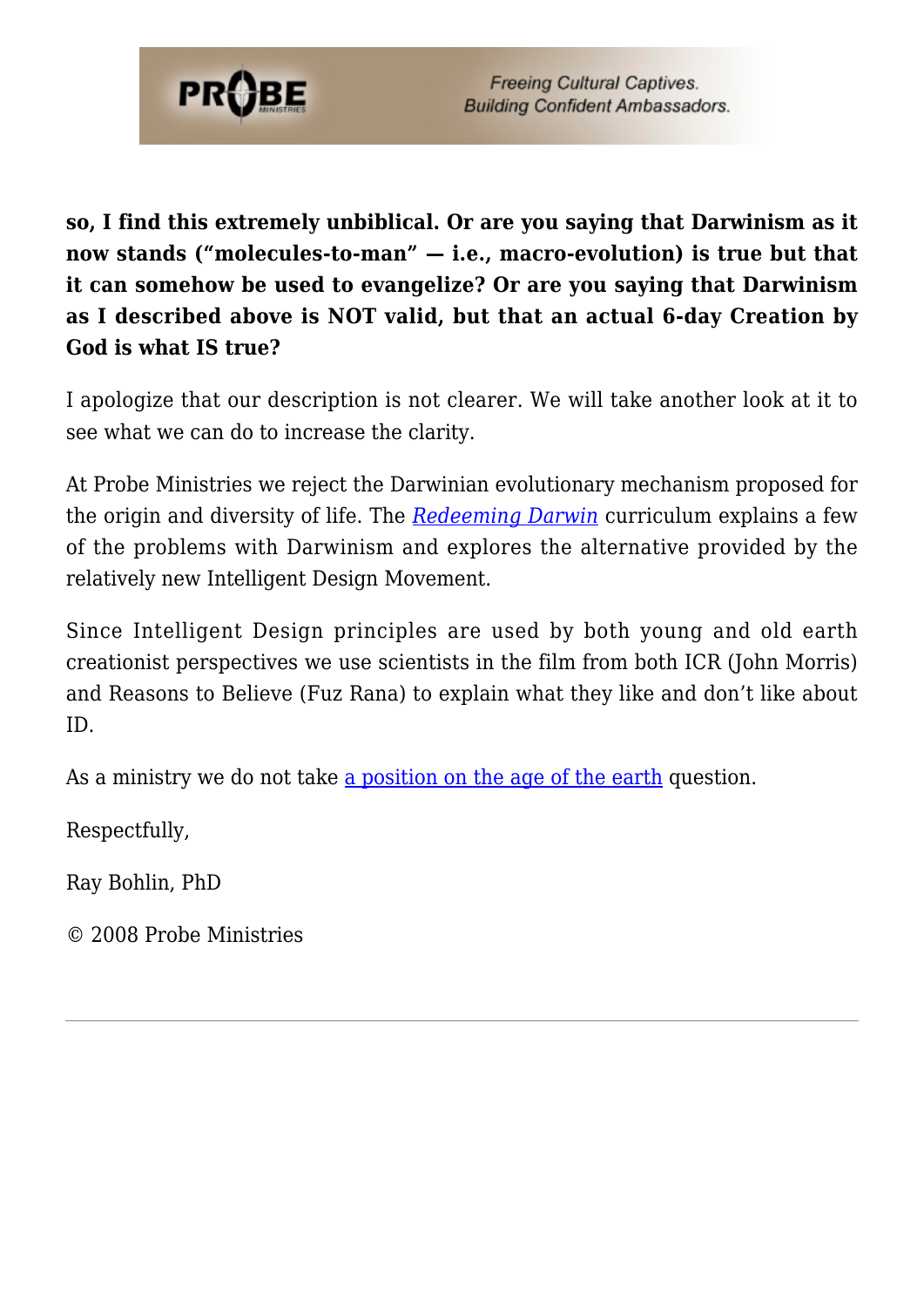

## **["Why Are Dating Methods](https://probe.org/why-are-dating-methods-unreliable/) [Unreliable?"](https://probe.org/why-are-dating-methods-unreliable/)**

Dr. Ray Bohlin

**I'm a Christian who believes in a six day literal creation and I have been looking at lots of material on the Grand Canyon to see if it can shed any light on how it was formed and how old it is, and in my search I come across your report which to me seems a very honest and an unbiased report.**

**Could you help me by telling why dating methods of rocks are unreliable and sometimes come into contradiction? As since I have been doing my own research into how old some things are, I keep getting different answers from different scientists, whether they be young earth or old earth scientists.**

#### **Also, I have been informed that only a geologist with a Ph.D can tell the age of rocks and no one else in any other field; is this true?**

Your confusion is reasonable. There are many conflicting messages on this topic from people who ought to know what they are talking about. This is one of the reasons why I am undecided about the age question. I simply am unable to discern the reason for these conflicting views. Is it because of prior assumptions? Is it because of truly conflicting data? Is it because of incomplete knowledge of the facts? Is it because of a deep-seated prejudice against a particular position? As a biologist, I find myself unable to follow the technical critiques that go back and forth and so I am unable to truly answer the above questions for myself.

The conflicting age estimates can be due to a number of problems. The dating methods themselves can be unsound, based on faulty presuppositions (the position of young earth creationists). They can be due to local anomalous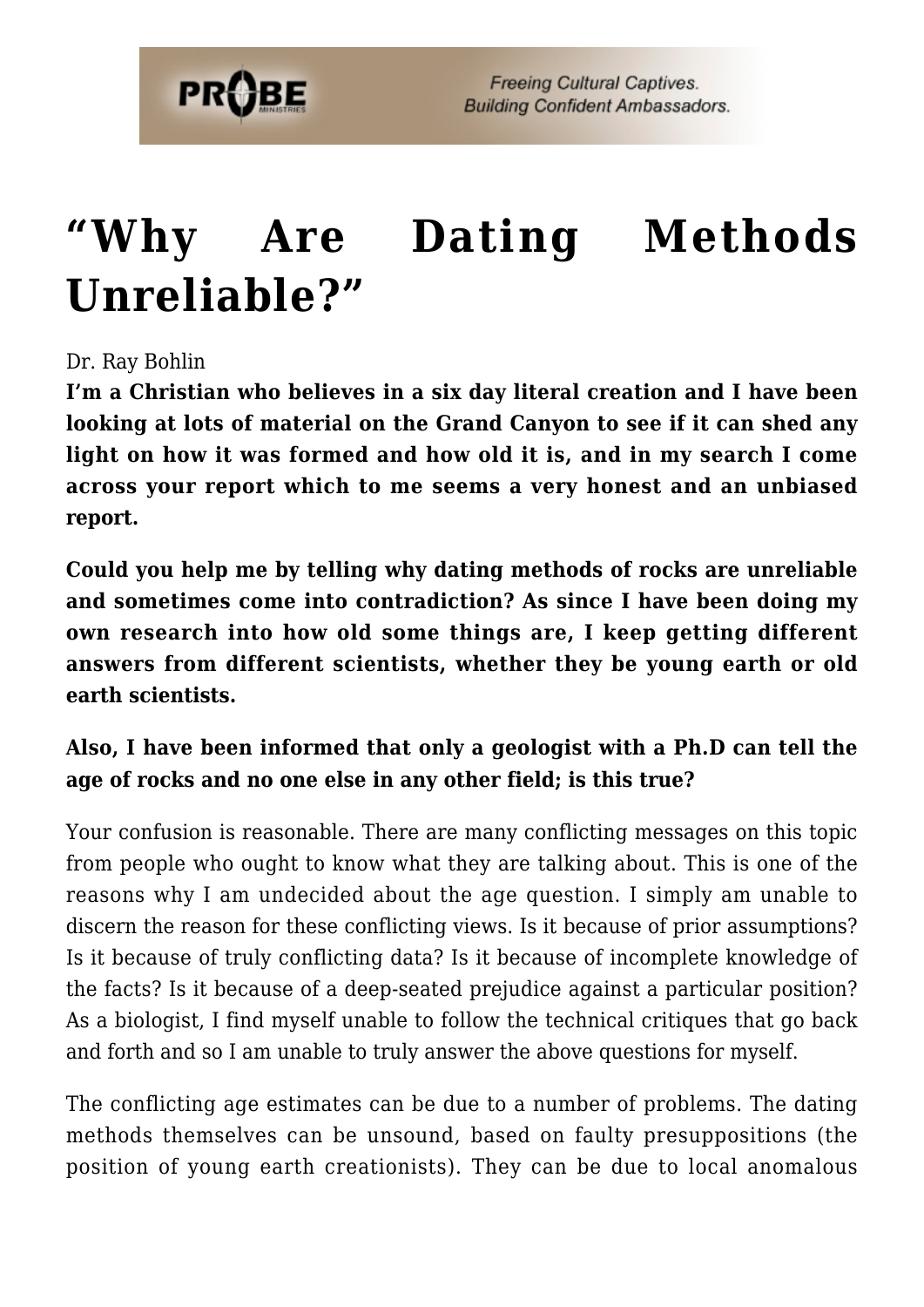

conditions that do not apply to most great age estimates (position of most old age creationists and evolutionists). Old earth creationists maintain that the preponderance of the evidence should hold sway over the few exceptions that young earth creationists have found. Yet some young age research is being submitted to the scientific community for scrutiny and is holding up well. But is it a local exception or something more significant?

Your last statement about only geologists being able to tell the age of something should be treated suspiciously. While it is reasonable to say that they have a better grasp of the details of geological dating methods, it is also an unveiled appeal to authority: "Only I know what I am talking about therefore you should trust me and me only." Scientists shouldn't communicate this way. Science has always been marked by humility before nature and openness to new information and theories. This view is not very open. It sounds like they have something to hide.

ICR has come up with some new data on dating methods and some of the information is online at <http://www.icr.org/research/>. Articles 3-10 in the first list all relate to your concern. These papers were all presented at the 2003 International Conference on Creationism here in the US. They might help to clarify some things for you.

Respectfully,

Ray Bohlin, Ph.D. Probe Ministries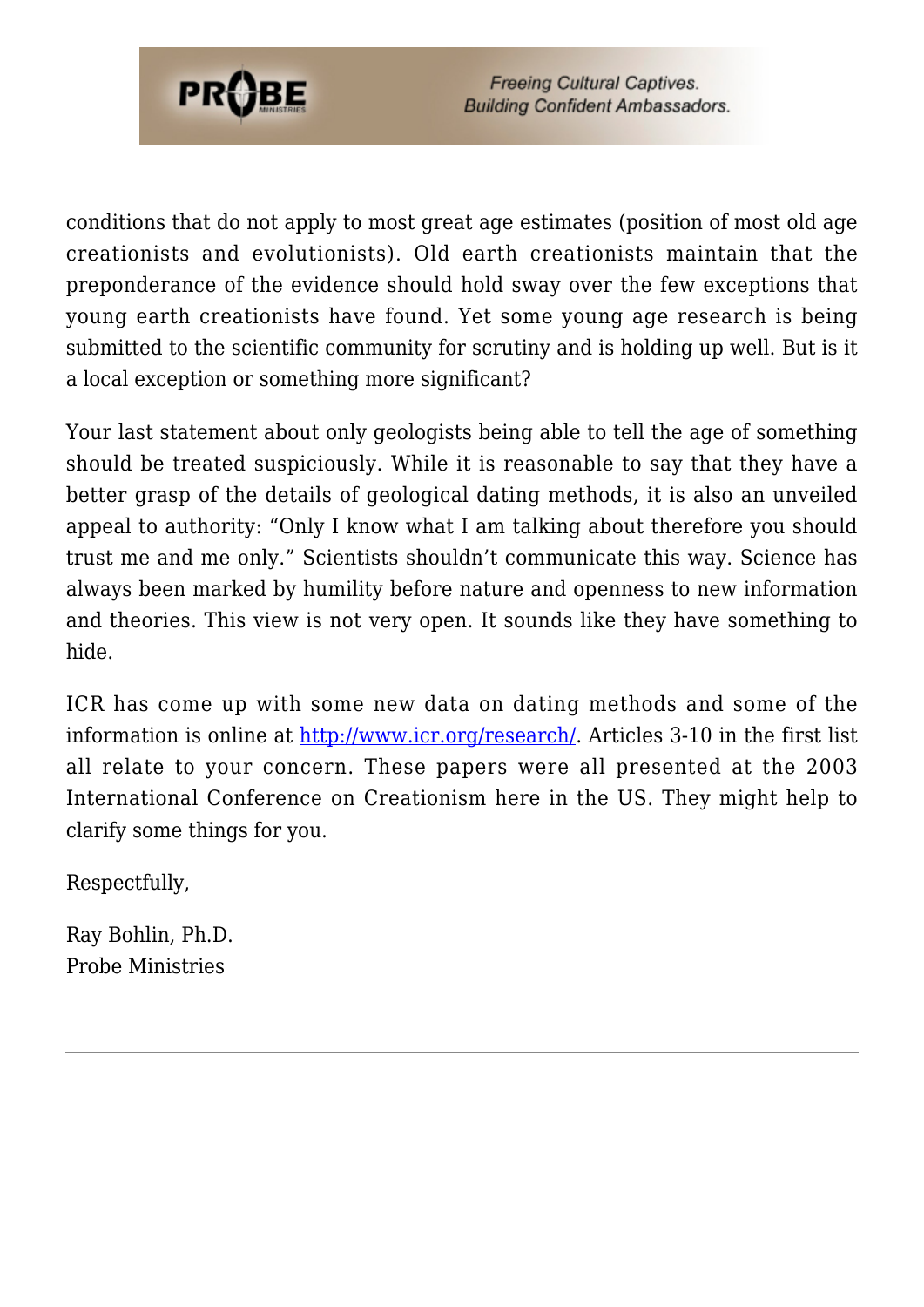

## **["Will I Go To Hell For My Doubts?"](https://probe.org/will-i-go-to-hell-for-my-doubts/)**

#### Sue Bohlin

**I have been a Christian my whole life. I have been struggling with faith lately. I am mostly intellectually convinced in Christianity, however I have a lingering doubt based on a few intellectual things. One is the battle between old earth and [young] earth [creation] and the other is the age of the book of Daniel—which online resources I have read seem to prove that it was written after the fact. (I have seen the Christian responses and they do not deal with all of the facts.) Anyway, none of these doubts would bother me except that Hebrews 11:1 and James 1:8 imply that any doubt might be cause for exclusion of me from heaven. I can't even sleep at night because I am so afraid of going to hell. Is there any hope for me?**

I would suggest that Hebrews 11:1 and James 1:8 do not imply that at all. In fact, doubt isn't even mentioned. Hebrews is about the nature of faith, and James simply says that the double-minded person—one who continually wavers back and forth between trusting and not trusting—is inherently unstable in his thinking.

See, the Lord understands that we see through a glass darkly, as Paul puts it in 1 Corinthians. He understands that we are trying to make sense of a fallen world through a fallen intellect, and we don't have all the puzzle pieces. He gives much more grace than you know, I think. The issue is not about having doubts, which usually just means we haven't figured things out. God's indictment is on those who refuse to trust. They are not the same thing. The Lord Jesus said to love God with our minds, and wrestling through the hard, meaty issues of apparent contradictions and complications is one way we do that. The very act of pursuing truth to attack our doubts and questions is a kind of worship!

Let me encourage you that there are answers, even if you haven't found them. For instance, Probe's position on the age of the earth question has brought great peace to my husband, Dr. Ray Bohlin's spirit; he's been diligently studying this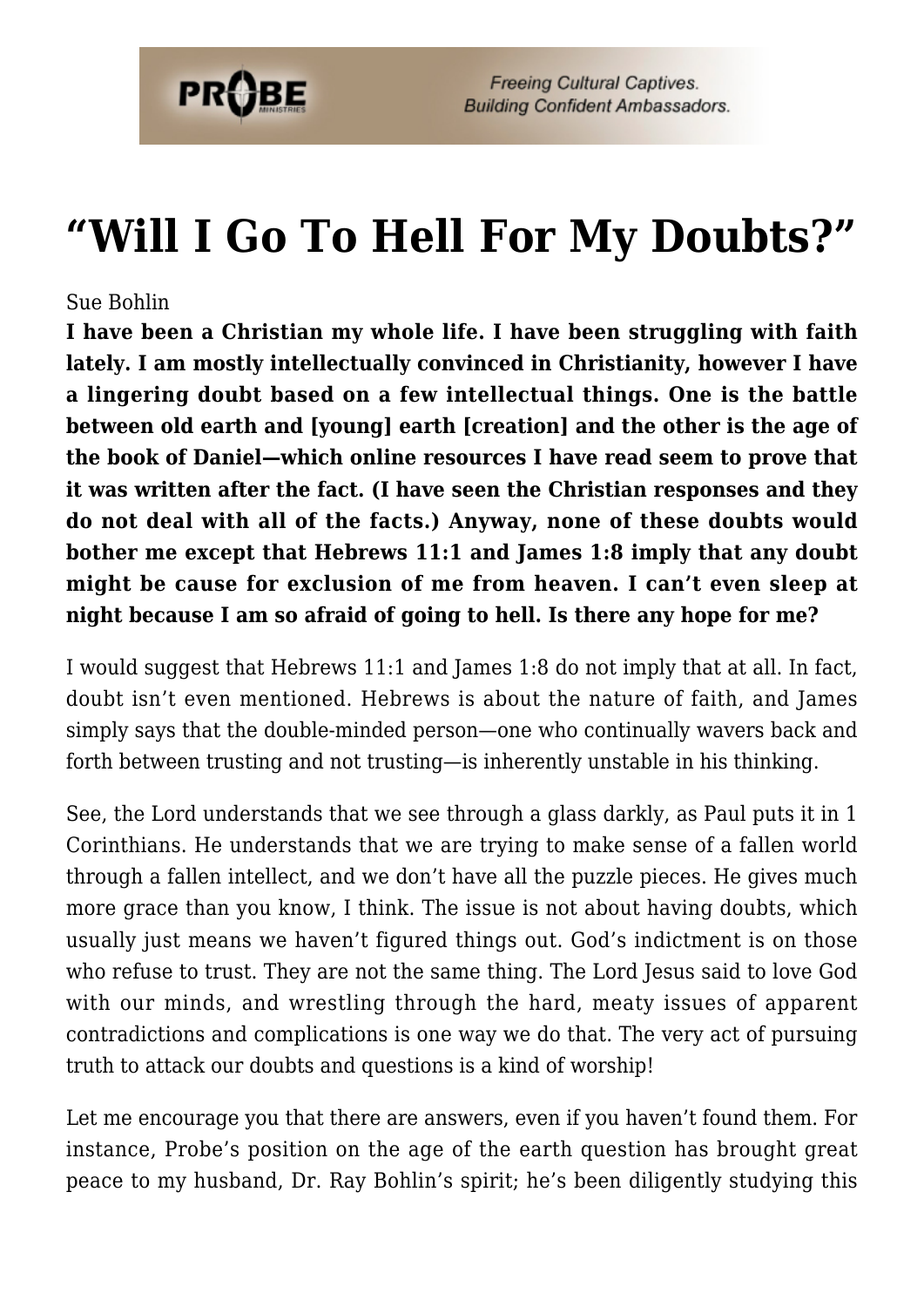

issue for 30+ years. He has looked at the evidence for a young earth and universe, and an old earth and universe, and found compelling evidence for both. They clearly cannot both be true. So he says he is an agnostic on the age issue. He doesn't know. And can live with that, especially since: 1) the issue is not WHEN but WHO created, and 2) the Bible doesn't tell us, which means it doesn't matter enough to get caught up in it. How long ago God created the heavens and the earth has nothing to do with whether Christianity is true or not.

I just read my answer to him to get his approval, and he added that he would be VERY careful about trusting online resources on the book of Daniel. Why should you believe them? The nature of the web is that anyone can publish anything, whether they have any expertise or not. Are they qualified? Biased? Especially sources like Wikipedia, which are going to reflect the anti-Christian bias of the culture, since the entries come from people whose thinking is pickled in the brine of secularism. I invite you to read another [answer to email at Probe.org about the](https://www.probe.org/are-the-prophecies-in-the-book-of-daniel-a-pack-of-lies/) [book of Daniel.](https://www.probe.org/are-the-prophecies-in-the-book-of-daniel-a-pack-of-lies/)

I would also spend some time shoring up your understanding of your security in Christ if you have placed your trust in Him. If you became a Christian years ago, you became a new creature, a forever child of God. You cannot lose your relationship with your heavenly Father, no matter how many doubts plague you, any more than you can become unborn from your mother. Our founder, Jimmy Williams, wrote an article "How Can I Know I'm Going to Heaven?" here: [www.probe.org/how-can-i-know-im-going-to-heaven/](https://www.probe.org/how-can-i-know-im-going-to-heaven/)

Hope you find this helpful.

Sue Bohlin

© 2007 Probe Ministries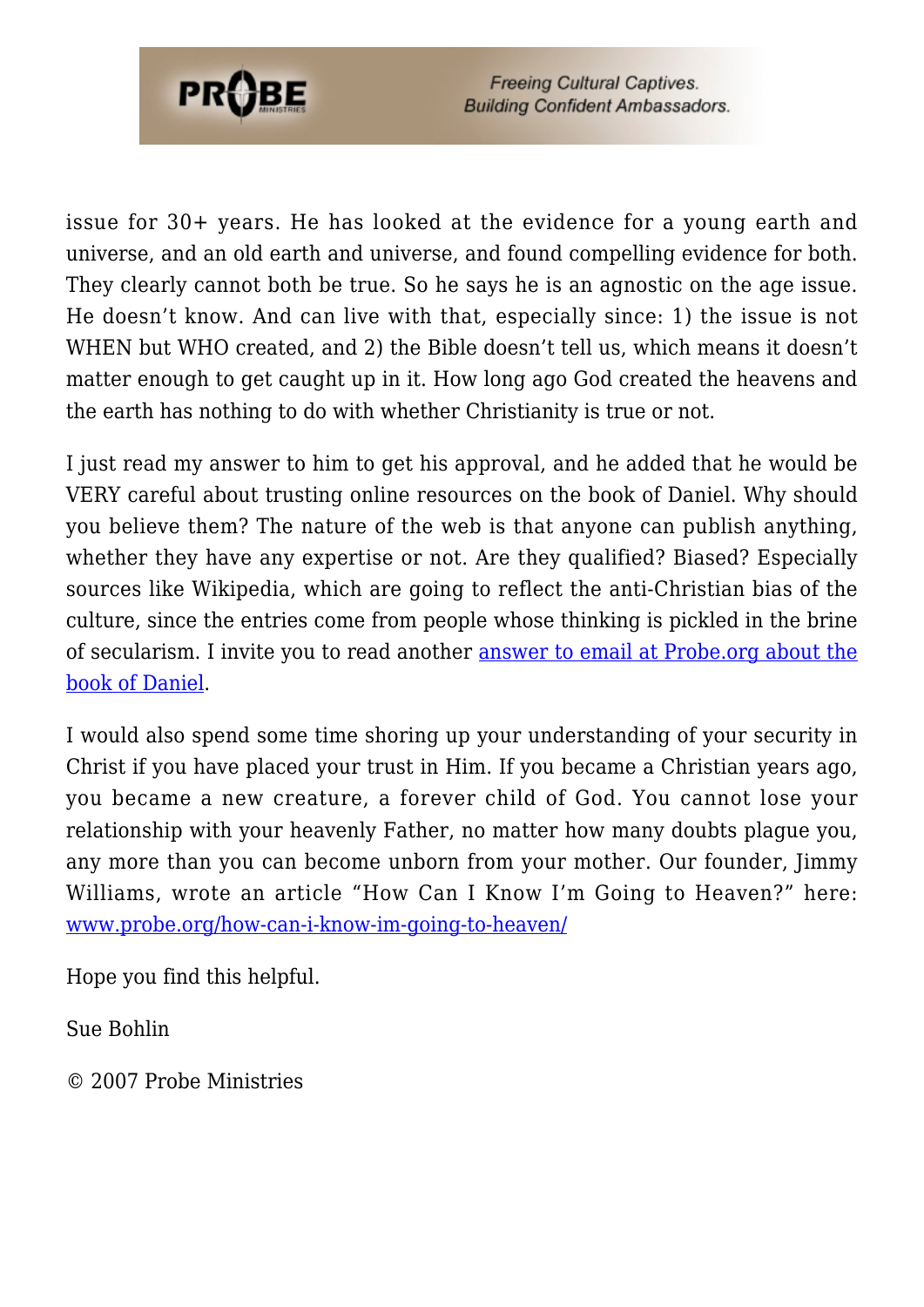# **["Why Won't You Take a Stand on](https://probe.org/why-wont-you-take-a-stand-on-the-age-of-the-earth/) [the Age of the Earth?"](https://probe.org/why-wont-you-take-a-stand-on-the-age-of-the-earth/)**

Dr. Ray Bohlin **Dr. Bohlin,**

**I just read over your article on the [Age of the Earth](https://www.probe.org/christian-views-of-science-and-earth-history/) to get Probe's stand on the issue. Apparently, the official stand is officially no stand.**

**I was wondering after I read this statement of yours: "Biblically, we find the young earth approach of six consecutive 24-hour days and a catastrophic universal flood to make the most sense. However, we find the evidence from science for a great age for the universe and the earth to be nearly overwhelming. We just do not know how to resolve the conflict yet."**

**How do you (we) know for sure that the earth is millions if not billions of years old? I have been looking into this issue for a while, and I have found that ALL dating methods suffer from one major problem. They are ALL based on Fallible (un-testable) Assumptions. Now that is a major problem to probe into because it seems that the main reason why Probe is not willing to hold to and defend the clear written revelation in Genesis is because you believe those dating methods are more trustworthy than Genesis 1.**

I believe Rich Milne and I qualified our statement sufficiently. To say that we think the young earth position makes the most sense Biblically does not intend to suggest we believe it is the "clear" written revelation of Genesis 1. There are many conservative evangelical Old Testament scholars who do not hold to it. Men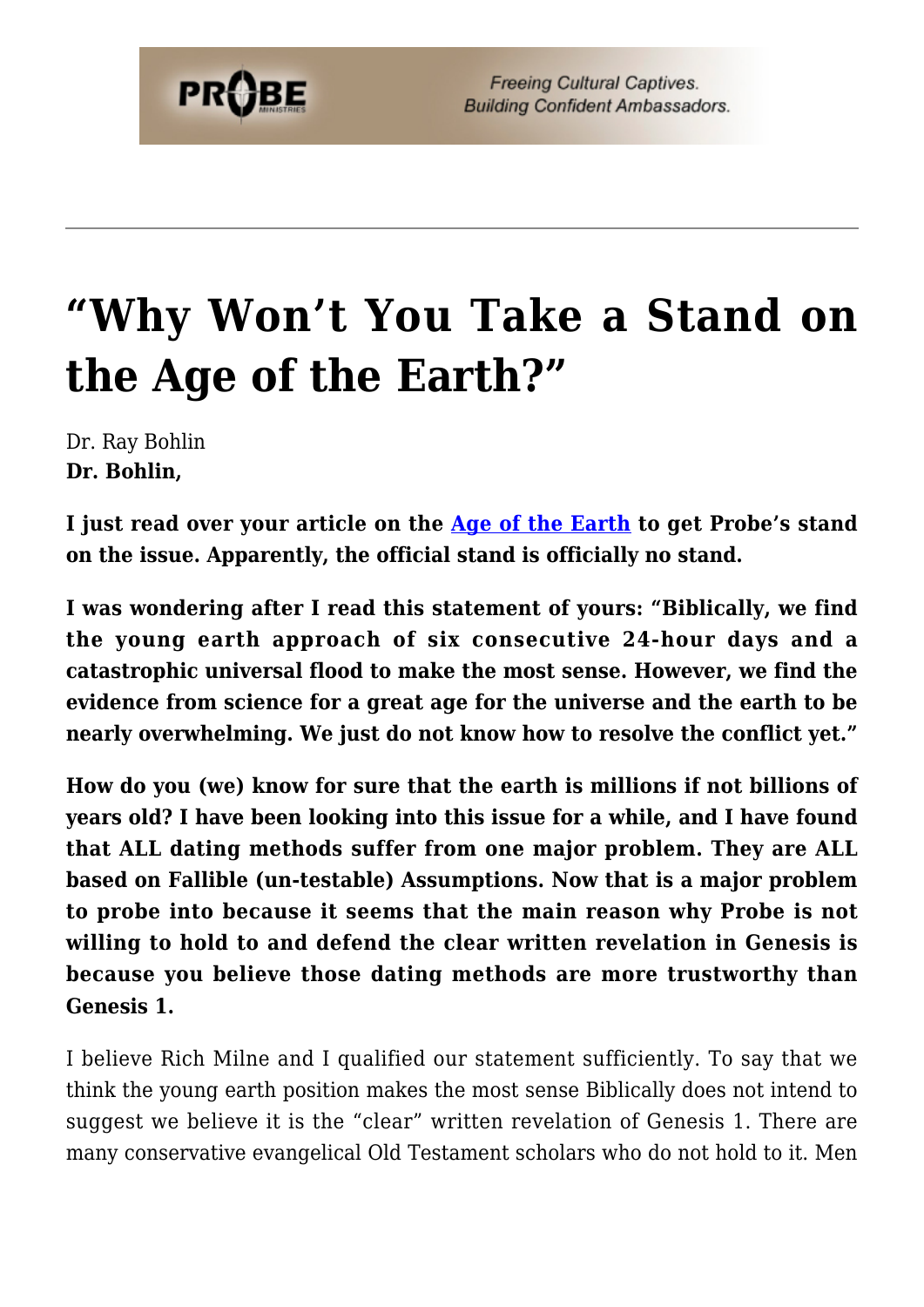

who certainly understand the OT and Hebrew much more than this molecular biologist. If I believed it was the clear revelation of Genesis, I would accept it regardless of the scientific evidence.

What you refer to in the assumptions of dating methods is true especially of the radioactive dating methods. But we explain one of our hesitations in the problem of starlight in the body of the paper. I also find it significant that most young earth geologists and physicists (Russ Humphreys is my source from personal conversations during our ICR Grand Canyon trips together) recognize that radioactive dating methods consistently portray an older-to-younger sequence when going from the bottom to the top. So much so that they are searching for a way incorporate this into their flood model. They don't accept the actual dates but the sequence seems real. Therefore the dating methods are not totally without merit. This is more than just suggestive.

I do understand that an international group, meeting through ICR, is working on a paper concerning dating methods which I anticipate with eagerness.

Respectfully,

Ray Bohlin, Ph.D.

# **["How Do You View the Age of the](https://probe.org/how-do-you-view-the-age-of-the-earth/) [Earth?"](https://probe.org/how-do-you-view-the-age-of-the-earth/)**

Dr. Ray Bohlin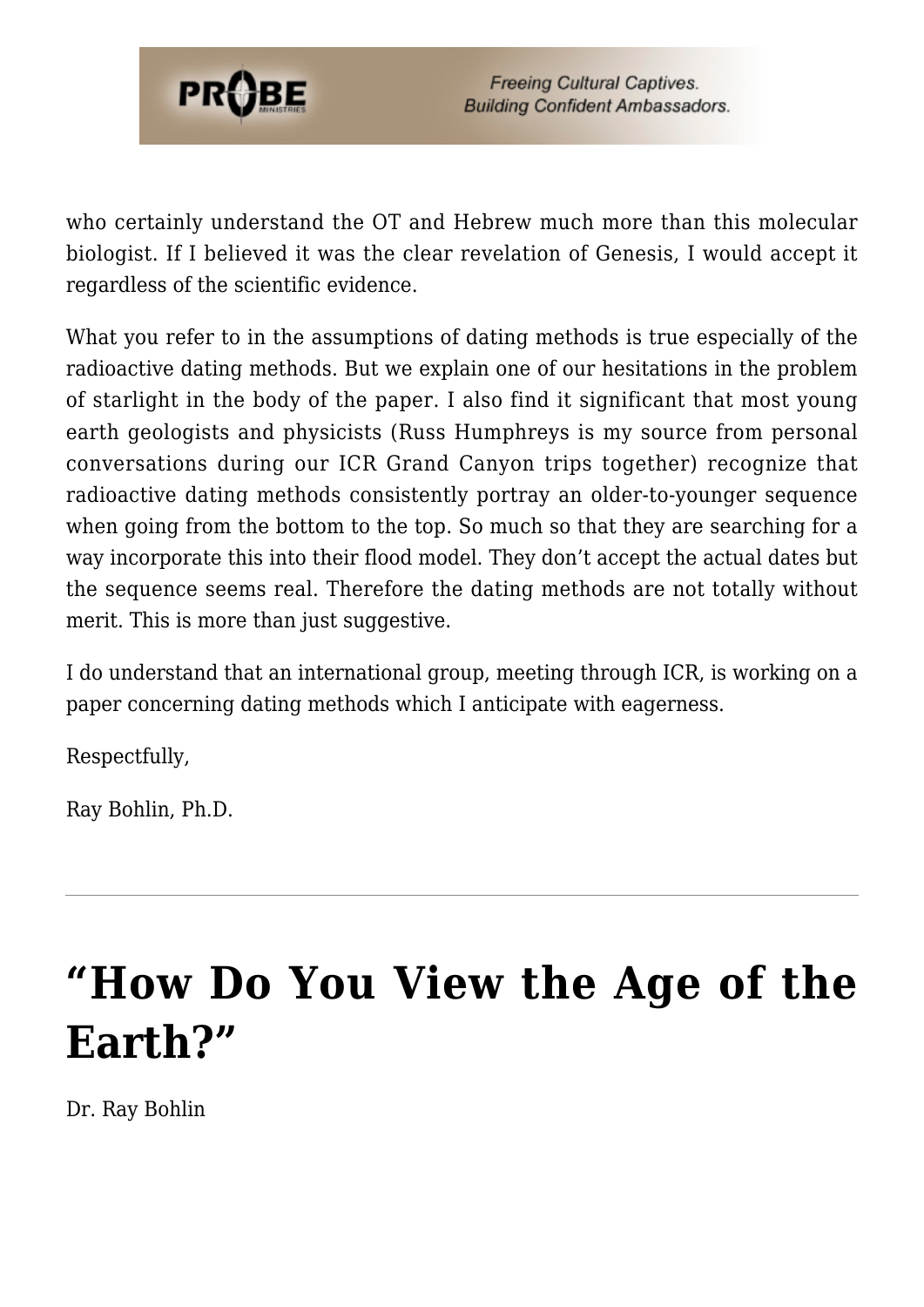



**Dear Dr. Bohlin,**

#### **As a Christian, how do you view the age of the earth? I was wondering how scientists calculate the age of the stars and the earth.**

Please see my article ["Christian Views of Science and Earth History"](https://www.probe.org/christian-views-of-science-and-earth-history/) which will give a fuller explanation of my view. Briefly, I am currently undecided or uncommitted to any particular view of the age of the earth. I continue to find the six 24-hour literal day interpretation of Genesis 1 & 2 to be the most convincing, but I find great evidence for long ages for the universe and the earth. Basically I feel that there is not sufficient evidence either biblically or scientifically to decide the issue. We need more time and more data.

The age of the stars is principally determined by what is known as the red-shift. Light from galaxies that are moving away from us is shifted toward the red end of the light spectrum. The farther away the galaxy is the further toward the red, the light is shifted. If galaxies are moving towards us, their light would be shifted toward the blue end of the spectrum. The vast majority of galaxies are shifted toward the red and those which appear to be the youngest also demonstrate the strongest red-shift. There are Christian as well as a few non-Christian astronomers that are critics of this view of red-shifts but the majority find this explanation to be persuasive and authoritative. You may try visiting an astronomy web site from a planetarium for a fuller explanation.

Respectfully,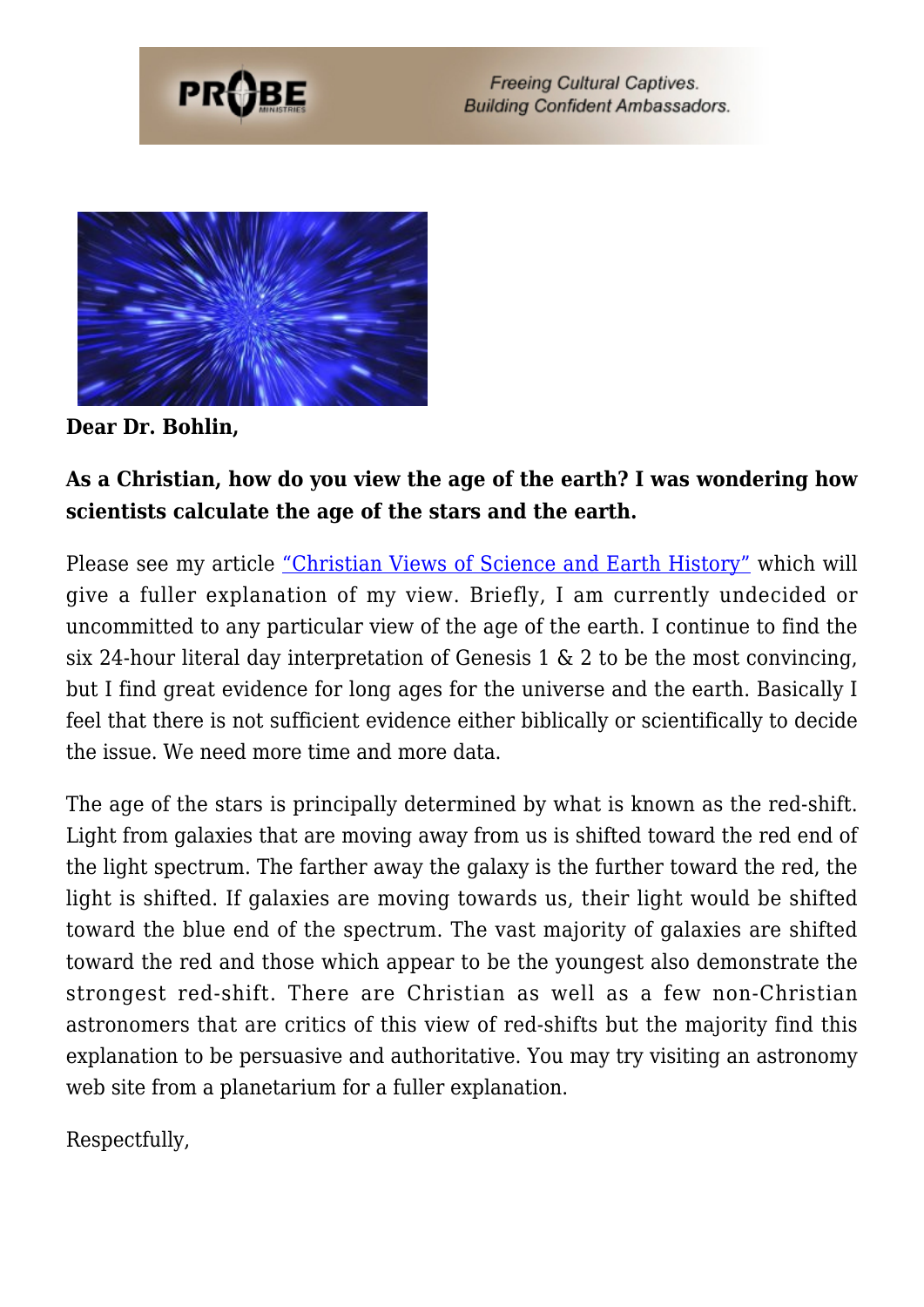

Ray Bohlin, Ph.D.

# **[Christian Views of Science and](https://probe.org/christian-views-of-science-and-earth-history/) [Earth History – A Balanced](https://probe.org/christian-views-of-science-and-earth-history/) [Perspective](https://probe.org/christian-views-of-science-and-earth-history/)**

Dr. Ray Bohlin and Richard Milne



*Dr. Ray Bohlin and Rich Milne consider the three primary views held by Christians regarding the age of the earth and how the universe, life and man came to be: young earth creationism, progressive creationism, and theistic evolution. After considering the case for each one, they conclude with a call to work together for the cause of Christ.*

 *This article is also available in [Spanish.](https://ministeriosprobe.org/docs/vista-cristianos.html)*

### **Introduction of Three Views**

How old is the earth? Did men live with dinosaurs? Are dinosaurs in the Bible? Where do cave men fit in the Bible? Did the flood cover the whole earth? How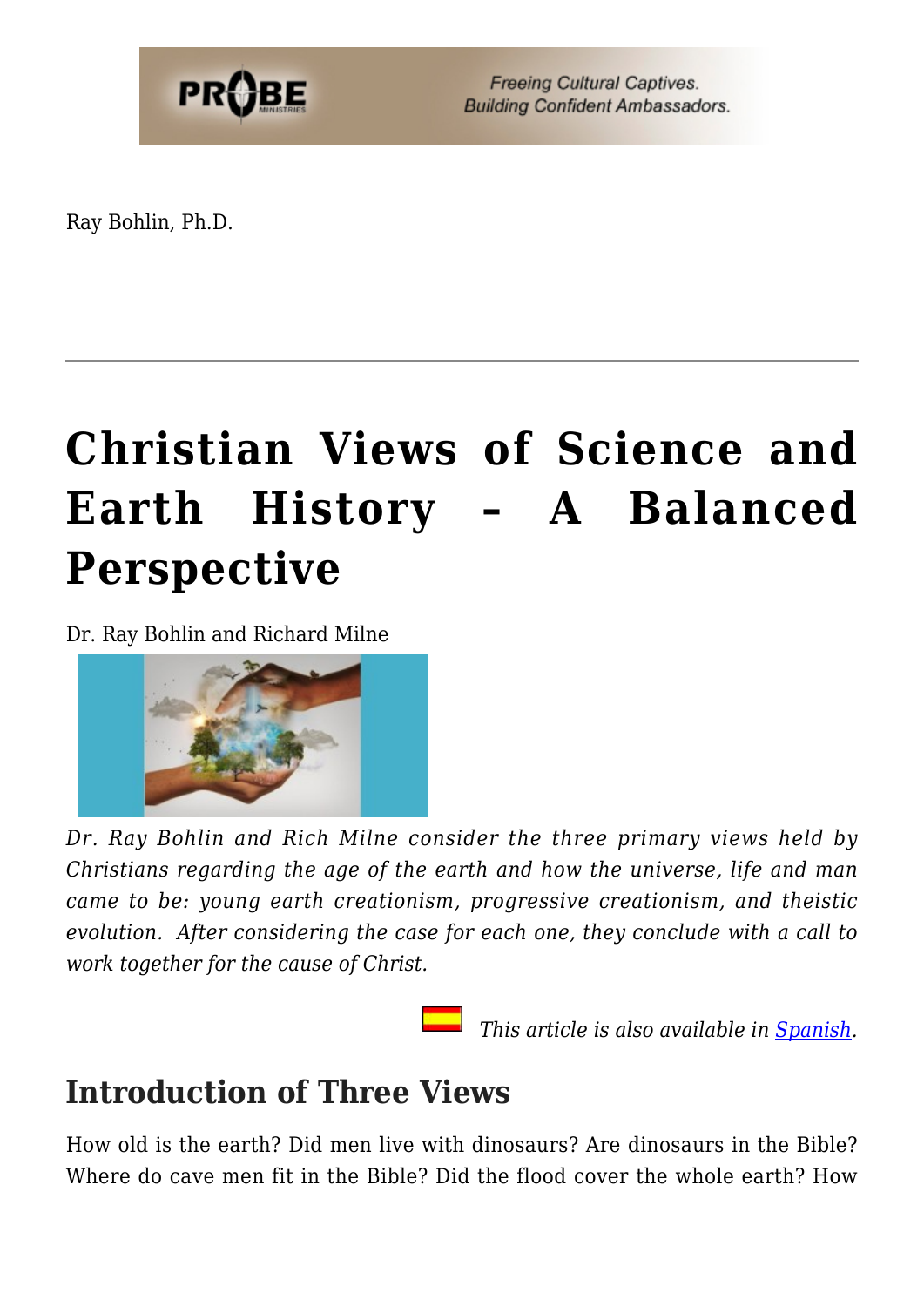

many animals were on Noah's Ark? What does the word *day* in Genesis chapter one mean?

These are all common and difficult [questions your children may have asked,](https://probe.org/how-to-talk-to-your-kids-about-evolution-and-creation/) or maybe they are questions you have. What may surprise you is that evangelical Christians respond with numerous answers to each question. In reality, answers to the preceding questions largely depend on the answer to the first one. How old is the earth?

The diversity of opinion regarding this question inevitably leads to controversy, controversy that is often heated and remarkably lacking in grace and understanding. For those Christians who are practicing scientists, there is much at stake. Not only is one's view of Scripture on the firing line, but one's respect and job security in the scientific community is also at risk.

But we must say up front, that as important as this question is, it is of secondary importance to the quest of defeating Darwinism as currently presented to the culture. Educational leaders and evolutionary scientists are determined to present a fully naturalistic evolution as the only reasonable and scientific theory that can be discussed in the public education system. All Christians, whether old earth or young earth, should find common cause in dethroning philosophical naturalism as the reigning paradigm of education and science.

Returning to the age of the earth question, we would like to survey three general categories of response to this question that can be found among Christians today. For each of these three views, we will discuss their position on Genesis chapter one, since theological assumptions guide the process of discovering a scientific perspective. We will also discuss the basics of the scientific conclusions for each view. Finally, we will discuss the strengths of each view and what those holding the other two views think are the other's limitations.

The first view of science and earth history we will discuss is the recent or literal view. This position is often referred to as scientific creationism, creation science,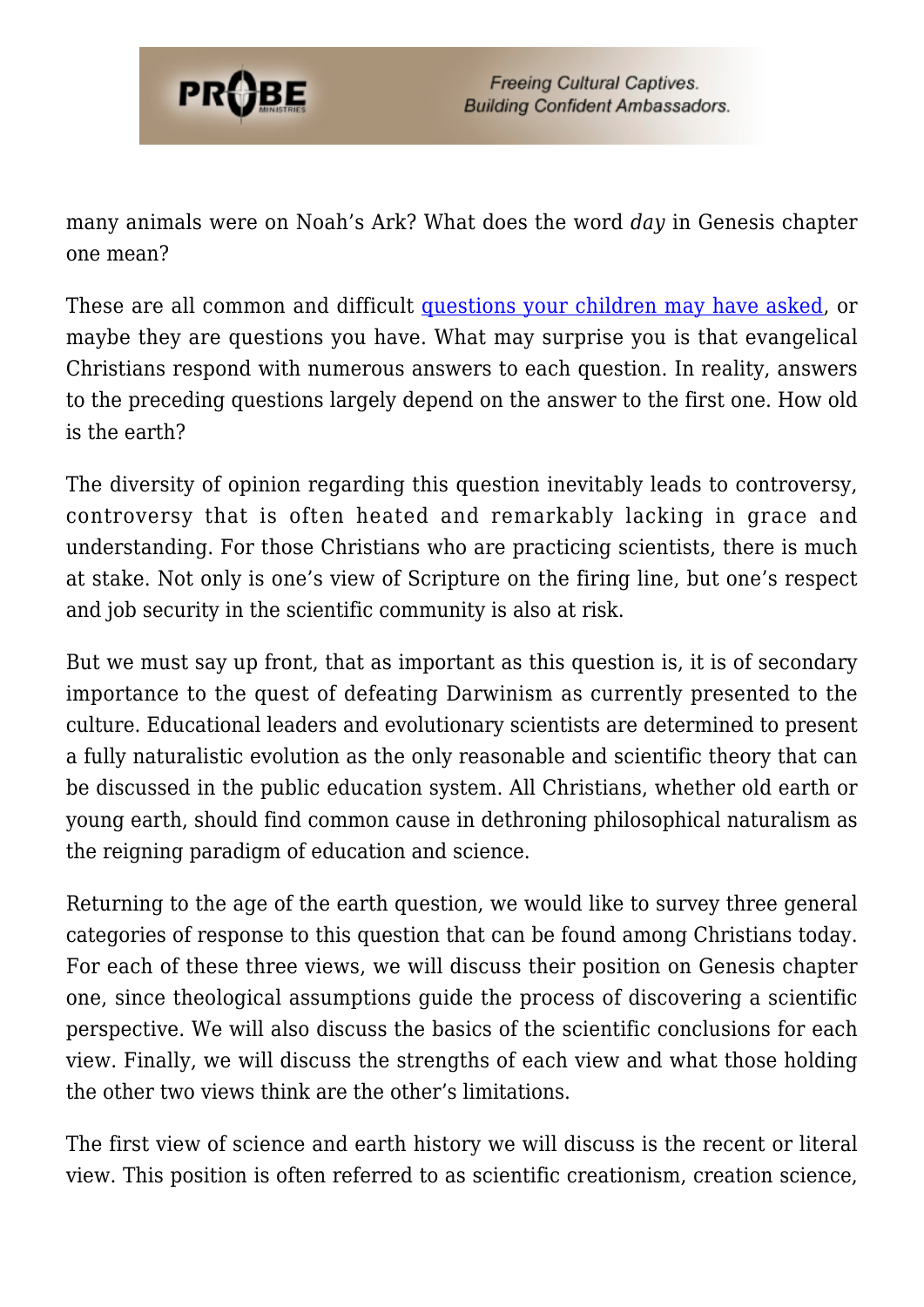

or young earth creationism. Young earth creationists believe that the earth and the universe are only tens of thousands of years old and that Genesis gives us a straightforward account of God's creative activity.

The second position, progressive creationism or day-age creationism, holds that the earth and the universe are billions of years old. However, progressive creationists believe that God has created specifically and *ex nihilo* (out of nothing), throughout the billions of years of earth history. They do not believe that the days of Genesis refer to twenty-four hour days, but to long, indefinite periods of time.

A view traditionally known as theistic evolution comprises the third position. Theistic evolutionists essentially believe that the earth and the universe are not only billions of years old, but that there was little, if any, intervention by God during this time. The universe and life have evolved by God-ordained processes in nature. Theistic evolutionists, or evolutionary creationists as many prefer to be called, believe that the first chapter of Genesis is not meant to be read historically, but theologically. It is meant to be a description of God as the perfect Creator and transcendent over the gods of the surrounding ancient Near Eastern cultures.

Before we consider each position in greater detail, it is important to realize two things. First, we will paint in broad strokes when describing these views. Each has many sub-categories under its umbrella. Second, we will describe them as objectively and positively as we can without revealing our own position. We will reveal our position at the conclusion of this article.

### **Recent or Literal Creation**

Having introduced each position, we would like to review the theological and scientific foundations for the first one: recent or young earth creationism.

The young earth creationist firmly maintains that Genesis chapter one is a literal,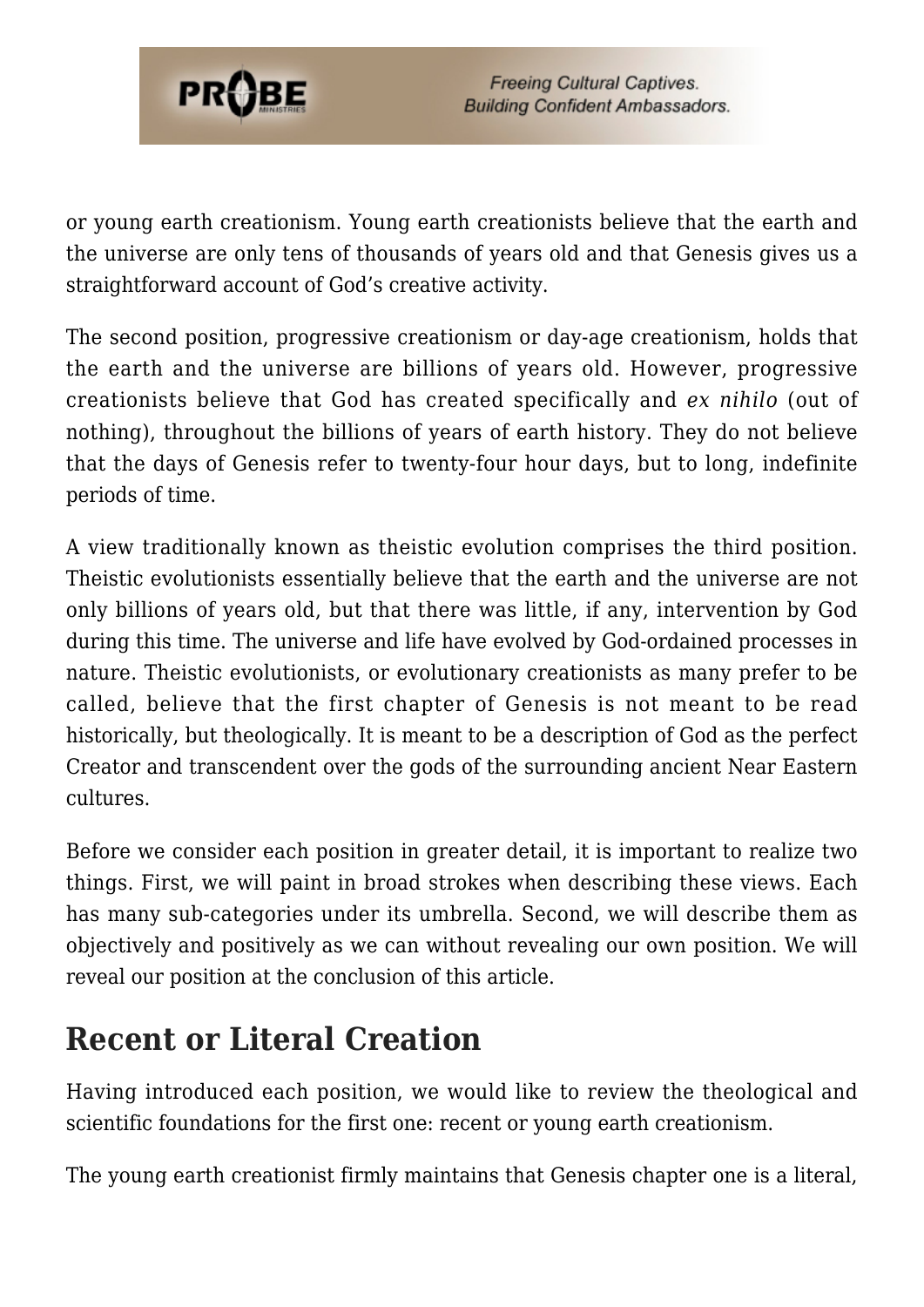

historical document that briefly outlines God's creative activity during six literal twenty-four hour days. If one assumes that the genealogies of Genesis chapters five and eleven represent a reasonable pre-Israelite history of the world, then the date of creation cannot be much beyond thirty thousand years ago. $\{1\}$ 

A critical theological conclusion in this view is a world free of pain, suffering, and death prior to the Fall in Genesis chapter three. God's prescription in Genesis 1:29 to allow only green plants and fruit for food follows along with this conclusion.

The universal flood of Noah, recorded in Genesis chapters six through nine, is also a crucial part of this view. On a young earth, the vast layers of fossil-bearing sedimentary strata found all over the earth could not have had millions of years to accumulate. Therefore, the majority of these sedimentary layers are thought to have formed during Noah's flood. Much research activity by young earth creationists is directed along this line.[{2}](#page-25-1)

Young earth creationists also maintain the integrity of what is called the Genesis kind, defined in Genesis 1:11, 12, and 21. The dog kind is frequently given as an example of the Genesis kind. While this is still a matter of research, it is suggested that God created a population of dog-like animals on the sixth day. Since then, the domestic dog, wolf, coyote, African wild dog, Australian dingo, and maybe even the fox have all descended from this original population. Young earth creationists suggest that God created the individual kinds with an inherent ability to diversify within that kind. But a dog cannot cross these lines to evolve into say, a cat.

The literal view of Genesis chapter one has been predominant throughout Church history and it proposes a testable scientific model of the flood and the Genesis kind. Critics point out that there are immense difficulties explaining the entire geologic record in terms of the flood.  $\{3\}$  Principal among these problems is that it appears there are many more animals and plants buried in the rocks than could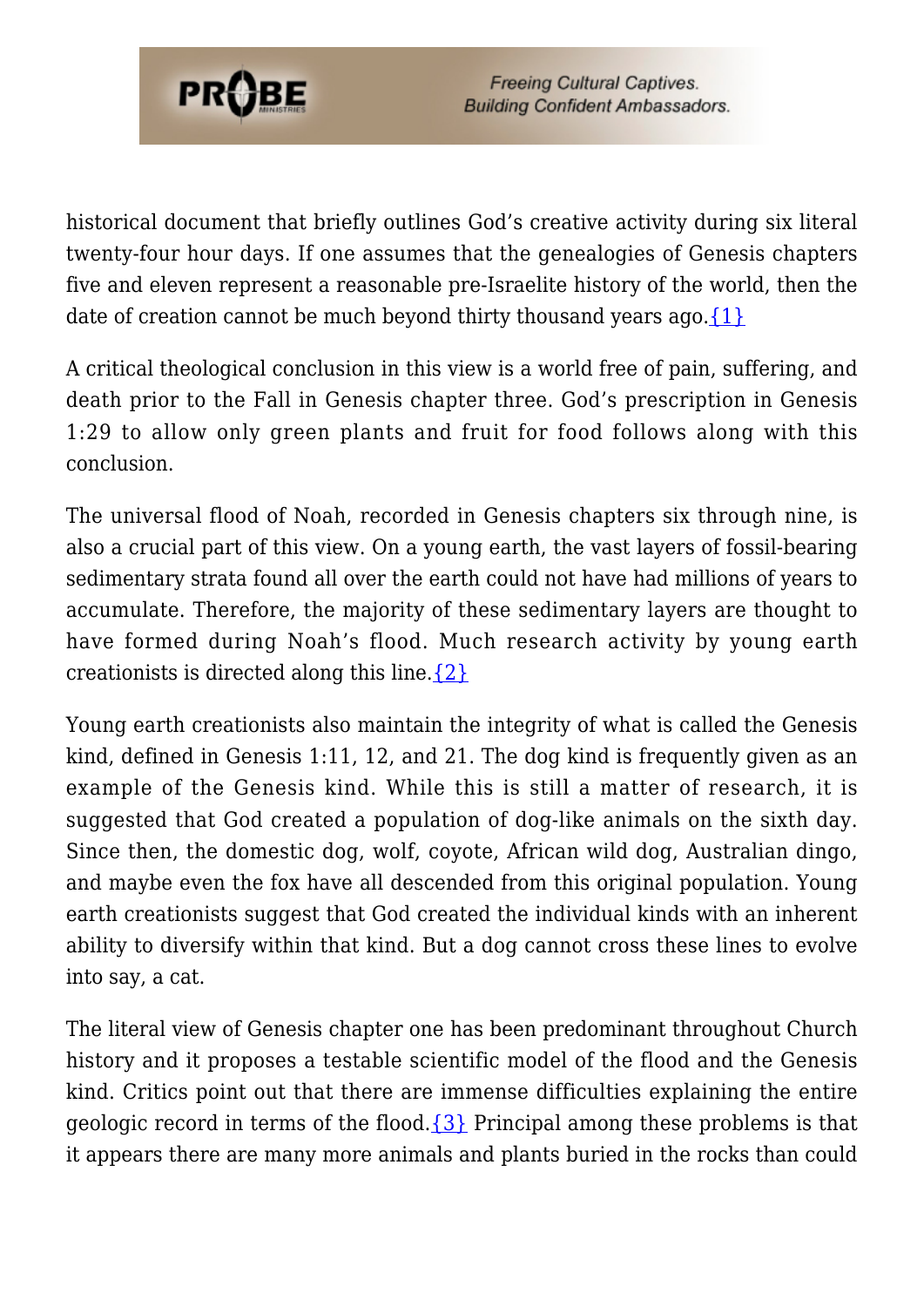

have been alive simultaneously on the earth just prior to the flood.

### **Progressive Creationism**

The next view to discuss is progressive creationism. The progressive creationist essentially believes that God has intervened throughout earth history to bring about His creation, but not all at once over six literal twenty-four hour days. The progressive creationist will accept the long ages of the earth and the universe while accepting that there is some historical significance to the creation account of Genesis.

A popular view of Genesis chapter one is called the day-age theory. This view agrees that the events described in the first chapter of Genesis are real events, but each day is millions, perhaps billions of years in duration. The Hebrew word for day, *yom*, can mean an indefinite period of time such as in Genesis 2:4. This verse summarizes the first thirty-four verses of the Bible by stating, "This is the account of the heavens and the earth when they were created, in the *day* that the Lord God made the earth and the heaven" (emphasis added). In this case, the word *day* refers to the previous seven days of the creation week. Consequently, the progressive creationist feels there is justification in rendering the days of Genesis chapter one as indefinite periods of time.  $\{4\}$ 

Therefore, the progressive creationist has no problem with the standard astronomical and geological ages for the universe and the earth. A universe of fifteen billion years and an earth of 4.5 billion years are acceptable. In regard to evolution, however, their position is similar to the young earth creationists'. Progressive creationists accept much of what would be called microevolution, adaptation within a species and even some larger changes. But macroevolutionary changes such as a bird evolving from a fish are not seen as a viable process. ${5}$ 

These are the basic beliefs of most progressive creationists. What do they think is the predominant reason for holding to this perspective? Most will tell you that the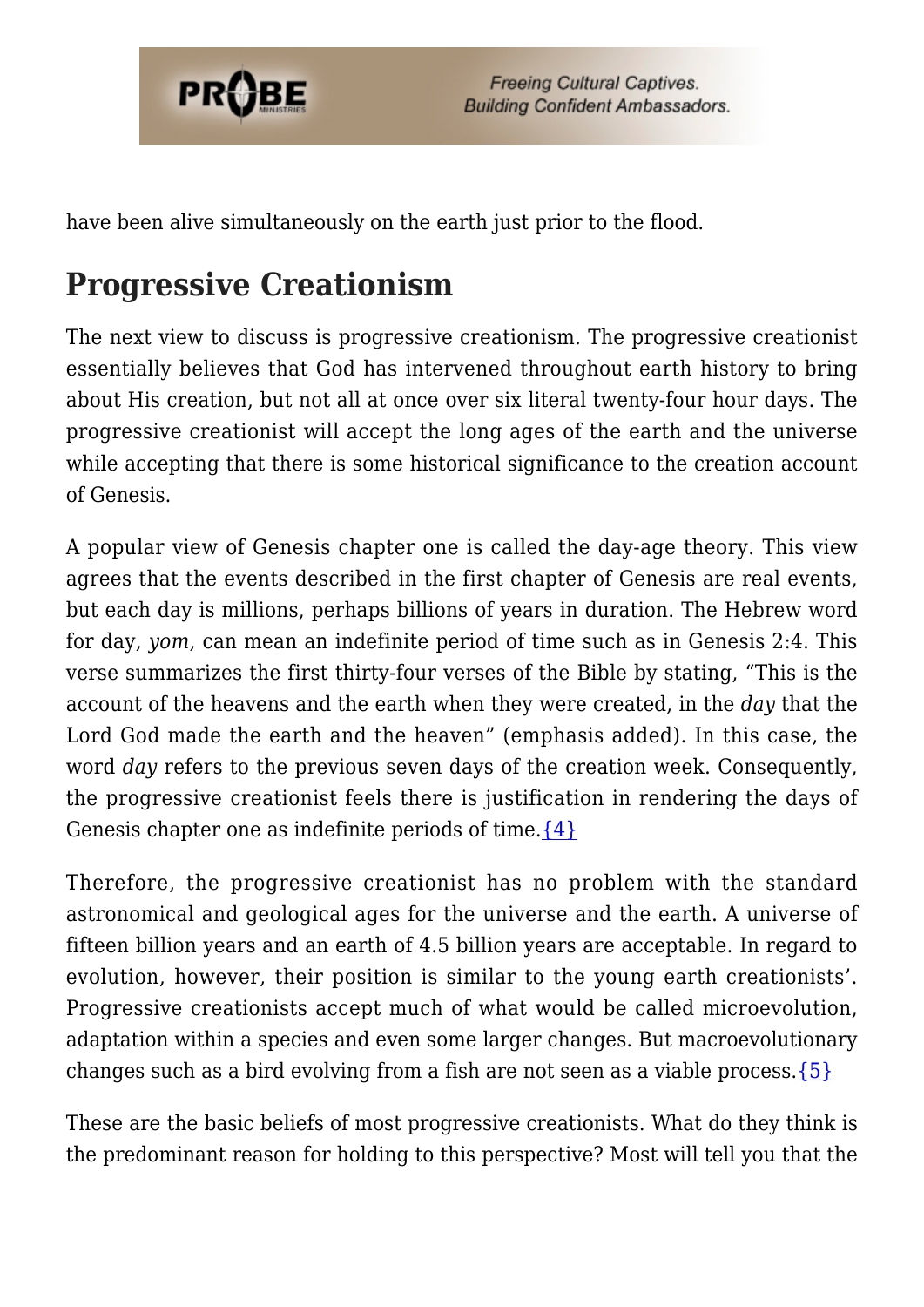

evidence for an old universe and earth is so strong that they have searched for a way for Genesis chapter one to be understood in this framework. So the agreement with standard geology and astronomy is critical to them. Progressive creationists also find the biblical necessity for distinct evidence for God's creative activity so strong that the lack of macroevolutionary evidence also dovetails well with their position.

The most difficult problem for them to face is the requirement for pain, suffering, and death to be a necessary part of God's creation prior to Adam's sin. The atheistic evolutionist, Stephen J. Gould, from Harvard, commented on this problem of God's design over these many millions of years when he said, "The price of perfect design is messy relentless slaughter." $\{6\}$  There are also major discrepancies with the order of events in earth history and the order given in Genesis. For instance if the days of Genesis are millions of years long, then when flowers were created on day three, it would be millions of years before pollinators, such as bees, were created on days five and six.

### **Theistic Evolution**

Having covered young earth creationism and progressive creationism, we will now turn to the view called [theistic evolution](https://probe.org/is-theistic-evolution-the-only-viable-answer-for-thinking-christians/) and then discuss our own position with a call to mark the common enemy of the evangelical community.

Most theistic evolutionists see little, if any, historical significance to the opening chapters of Genesis. They suggest that the Genesis narrative was designed to show the Israelites that there is one God and He has created everything, including those things which the surrounding nations worshipped as gods. In essence, Genesis chapter one is religious and theological, not historical and scientific[.{7}](#page-25-6)

Another view of the account of creation according to Genesis that has become popular with progressive creationists as well as theistic evolutionists is the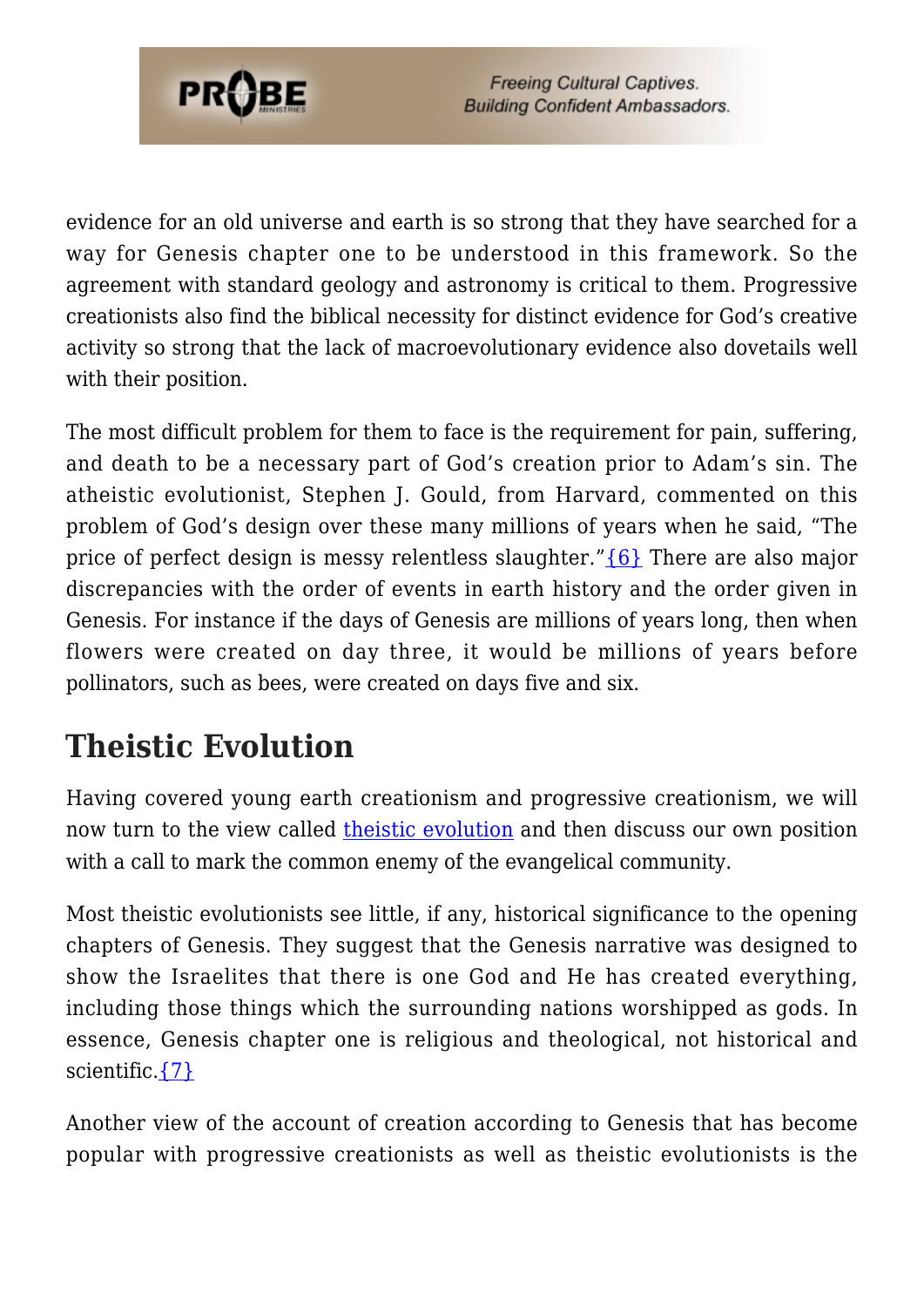

structural framework hypothesis. $\{8\}$  This literary framework begins with the earth formless and void as stated in Genesis 1:2. The first three days of creation remove the formlessness of the earth, and the last three days fill the void of the earth. On days one through three God creates light, sea and sky, and the land. On days four through six, God fills the heavens, sky, sea, and land. There was a pattern in the ancient Near East of a perfect work being completed in six days with a seventh day of rest. The six days were divided into three groups of two days each. In Genesis chapter one we also have the six days of work with a seventh day of rest, but the six days are divided into two groups of three days. So maybe this was only meant to say that God is Creator and His work is perfect.

Essentially, theistic evolutionists accept nearly all the scientific data of evolution including not only the age of the cosmos, but also the evolutionary relatedness of all living creatures. God either guided evolution or created the evolutionary process to proceed without need of interference.

Theistic evolutionists maintain that the evidence for evolution is so strong that they have simply reconciled their faith with reality. Since reading Genesis historically does not agree with what they perceive to be the truth about earth history, then Genesis, if it is to be considered God's Word, must mean something else. They do believe that God is continually upholding the universe, so He is involved in His creation.

Theistic evolution suffers the same problem with pain, suffering, and death before the Fall that progressive creation endures.  $\{9\}$  In addition, the many problems cited concerning the origin of life, the origin of major groups of organisms, and the origin of man remain severe problems for the theistic evolutionist as well as the secular evolutionist. $\{10\}$  Some theistic evolutionists also quarrel with a literal Adam and Eve. If humans evolved from ape-like ancestors, then who were Adam and Eve? If Adam and Eve were not literal people, then is the Fall real? And how is redemption necessary if they are imaginary?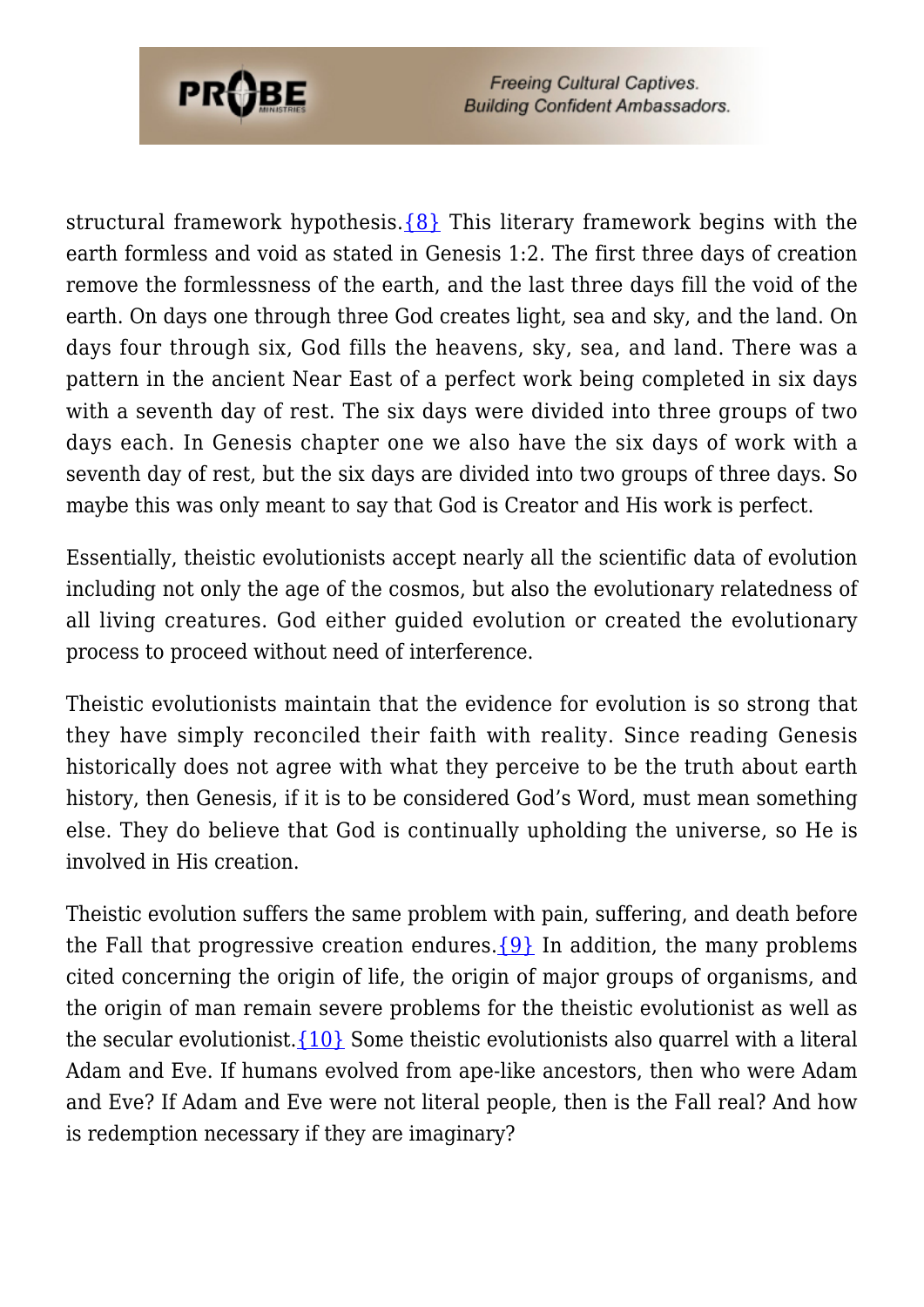

### **Call for Caution and Discussion**

We have discussed the biblical and scientific foundations of three different Christian views of science and earth history. In so doing, we have tried to convey a sense of their strengths and limitations. The issue of the age of the earth is very controversial among evangelicals, particularly those who have chosen some field of science as their career.

Our intention has been to present these perspectives as objectively as possible so you, the reader, can make an informed decision. We have purposefully kept our own views out of this discussion until now. We would like to take a moment and explain the reasoning behind our position.

We have studied this issue for over twenty years and have read scholars, both biblical and scientific from all sides of the question. For some ten years now, we have been confirmed fence sitters. Yes, we are sorry to disappoint those of you who were waiting for us to tell you which view makes more sense, but we are decidedly undecided. This is by no means a political decision. We are not trying to please all sides, because if that were the case, we know we would please no one. The fact is, we are still searching.

Biblically, we find the young earth approach of six consecutive 24-hour days and a catastrophic universal flood to make the most sense. However, we find the evidence from science for a great age for the universe and the earth to be nearly overwhelming. We just do not know how to resolve the conflict yet. Earlier, we emphasized that the age question, while certainly important, is not the primary question in the origins debate. The question of chance versus design is the foremost issue. The time frame over which God accomplished His creation is not central.

Such indecision is not necessarily a bad thing. Davis Young in his book *Christianity and the Age of the Earth*, gives a wise caution. Young outlines that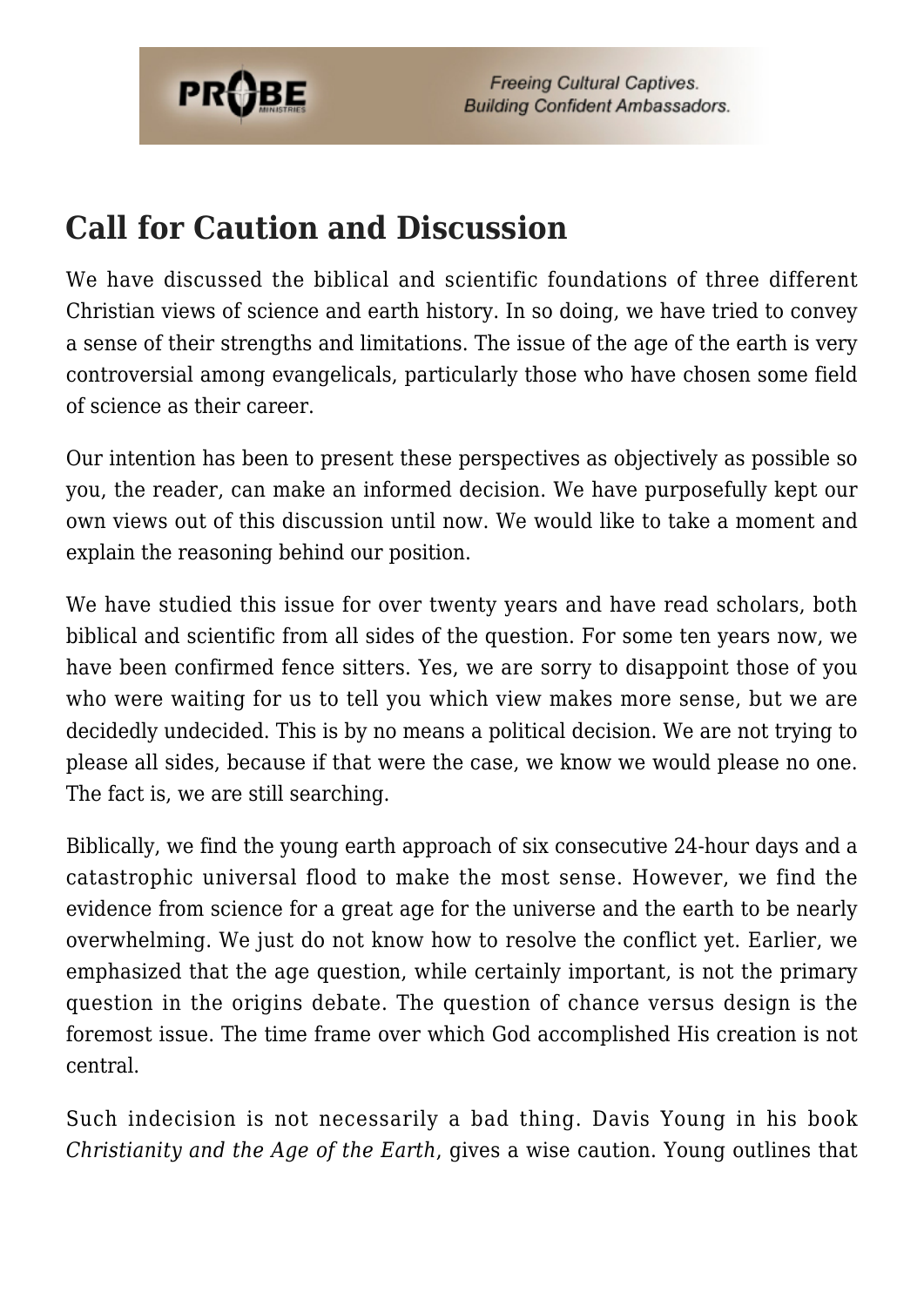

both science and theology have their mysteries that remain unsolvable. And if each has its own mystery, how can we expect them to mesh perfectly? $\{11\}$  The great 20th century evangelist, Francis Schaeffer said:

We must take ample time, and sometimes this will mean a long time, to consider whether the apparent clash between science and revelation means that the theory set forth by science is wrong or whether we must reconsider what we thought the Bible says.  $\{12\}$ 

"What we thought the Bible says"? What does *that* mean?



In the sixteenth century, Michelangelo sculpted Moses coming down from Mount Sinai with two bumps on his head. The word which describes Moses' face as he came off the mountain, we now know means shining light, meaning Moses' face was radiant from having been in God's presence. But at that time it was thought to mean "goat horns."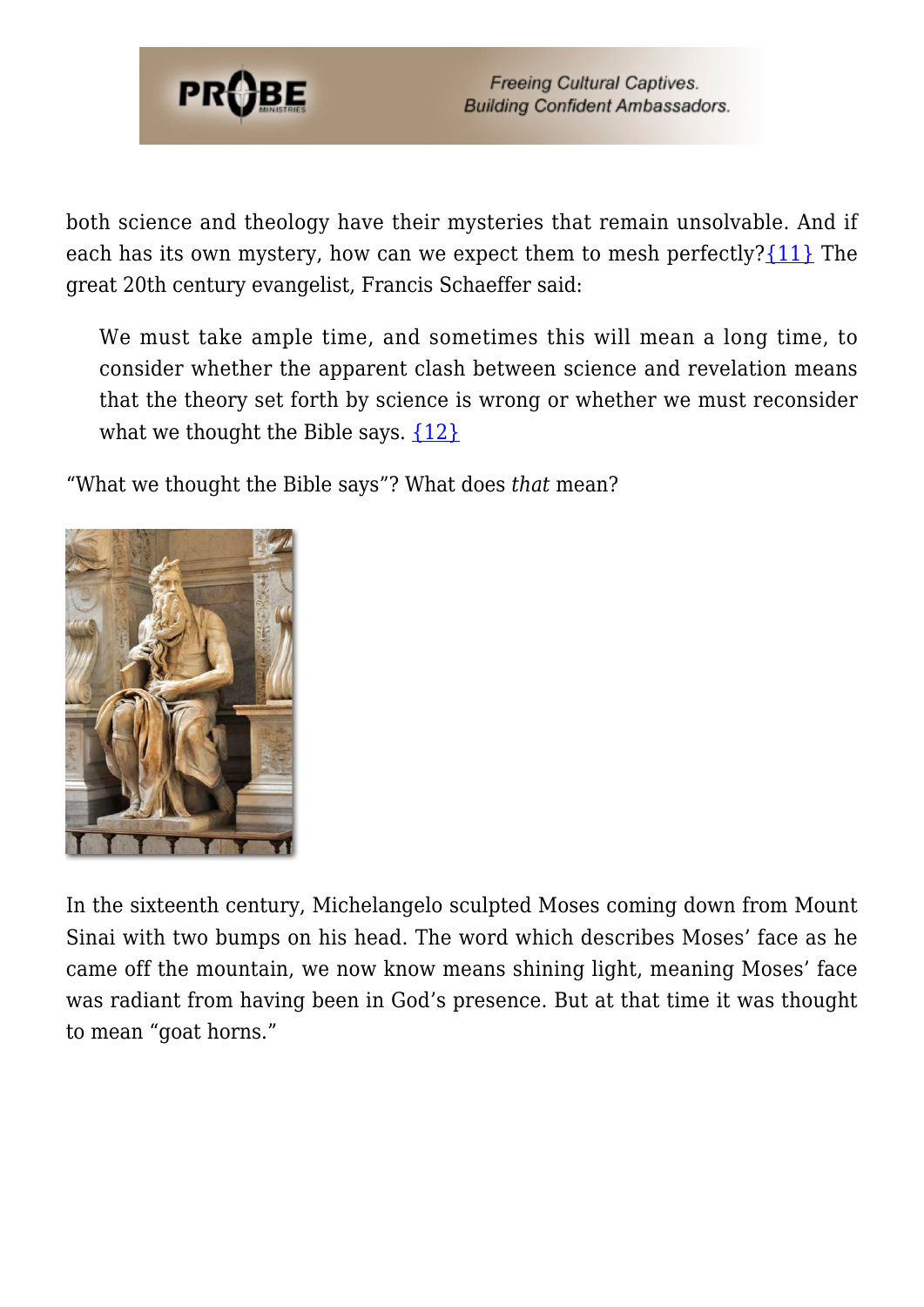

So Michelangelo sculpted Moses with two horns on his head. That is what they thought the Bible literally said. Now we know better, and we changed our interpretation of this Scripture based on more accurate information. We believe we need even more accurate information from both the Bible and science to answer the age of the earth question.



The question concerning the age of the earth comes down to a matter of interpretation, both of science and the Bible. Ultimately, we believe there is a resolution to this dilemma. All truth is God's truth. Some suggest that perhaps God has created a universe with apparent age. That is certainly possible, but certain implications of this make us very uncomfortable. It is certainly true that any form of creation out of nothing implies some form of apparent age. God created Adam as an adult who appeared to have been alive for several decades though only a few seconds into his existence.

Scientists have observed supernova from galaxies that are hundreds of thousands of light years away. We know that many of these galaxies must be this distant because if they were all within a few thousand light years, then the nighttime sky would be brilliant indeed. These distant galaxies are usually explained in terms of God creating the light in transit so we can see them today. These observed star explosions mean that they never happened in an apparent age universe. Therefore, we are viewing an event that never occurred. This is like having videotape of Adam's birth. Would supernovas that never happened make God deceptive?

Therefore, we believe we must approach this question with humility and tolerance for those with different convictions. The truth will eventually be known. In the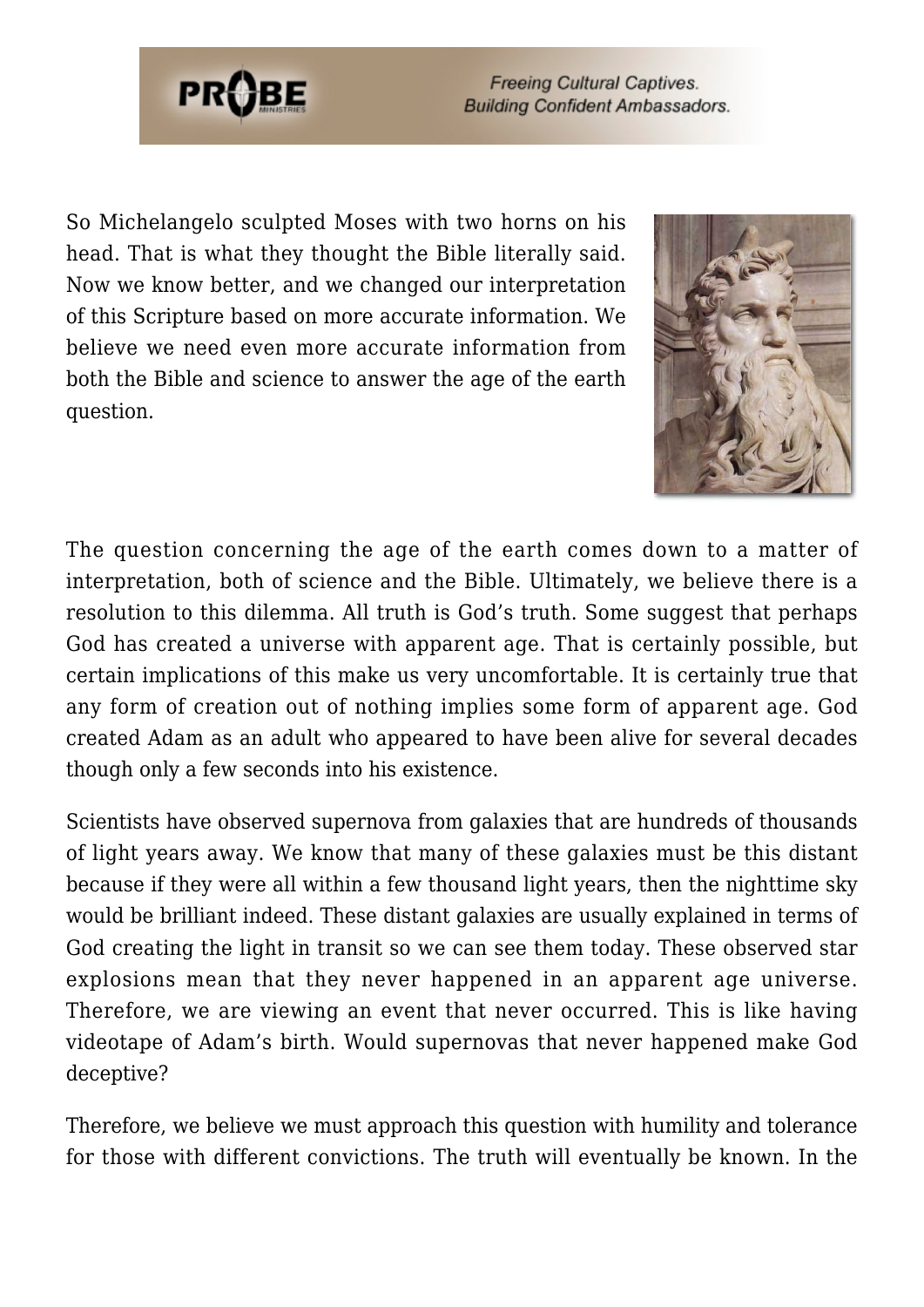

meantime, let us search for it together without snipping at each other's heels.

#### **Notes**

<span id="page-25-0"></span>1. Henry Morris, *The Genesis Record* (Grand Rapids, MI: Baker Book House, 1976), 37-81.

<span id="page-25-1"></span>2. Steven A. Austin, ed., *Grand Canyon: Monument to Catastrophe* (Santee, CA: Institute for Creation Research, 1994), 284.

<span id="page-25-2"></span>3. Daniel E. Wonderly, *Neglect of Geologic Data: Sedimentary Strata Compared with Young-Earth Creationist Writings* (Hatfield, PA: Interdisciplinary Biblical Research Institute, 1987), 130. Howard J. Van Till, Robert Snow, John Stek, and Davis A. Young, *Portraits of Creation: Biblical and Scientific Perspectives on the World's Formation* (Grand Rapids, MI: Eerdmans Pub. Co, 1990), 26-125.

<span id="page-25-3"></span>4. Hugh Ross, *Creation and Time* (Colorado Springs, CO: NAVPRESS, 1994), 45-72.

<span id="page-25-4"></span>5. Ibid., 73-80.

<span id="page-25-5"></span>6. Stephen Jay Gould, "Darwin and Paley Meet the Invisible Hand," *Natural History* (November 1990):8. Mark Van Bebber and Paul S. Taylor, *Creation and Time: A Report on the Progressive Creationist Book by Hugh Ross* (Mesa, AZ: Eden Communications, 1994), 128.

<span id="page-25-6"></span>7. Van Till, et al., *Portraits of Creation*, 232-242.

<span id="page-25-7"></span>8. Umberto Cassuto, *A Commentary on the Book of Genesis: Part 1: From Adam to Noah*, trans. Israel Abrahams (Jerusalem Magnum Press, 1978), 12-17. Henri Blocher, *In the Beginning: The Opening Chapters of Genesis*, trans. David G. Preston (Leciester Press and Downers Grove: InterVarsity Press, 1984), 49-59.

<span id="page-25-8"></span>9. Ken Ham, *Evolution: The Lie* (El Cajon, CA: Creation-Life Pub., 1987).

<span id="page-25-9"></span>10. Phillip E. Johnson, *Darwin on Trial*, 2nd ed. (Downers Grove, IL: InterVarsity Press, 1993), 15-112, 166-170.

<span id="page-25-10"></span>11. Davis A. Young, *Christianity and the Age of the Earth* (Grand Rapids: Zondervan, 1982), 158.

<span id="page-25-11"></span>12. Francis Schaeffer, *No Final Conflict* (Downers Grove: InterVarsity Press, 1975), 24.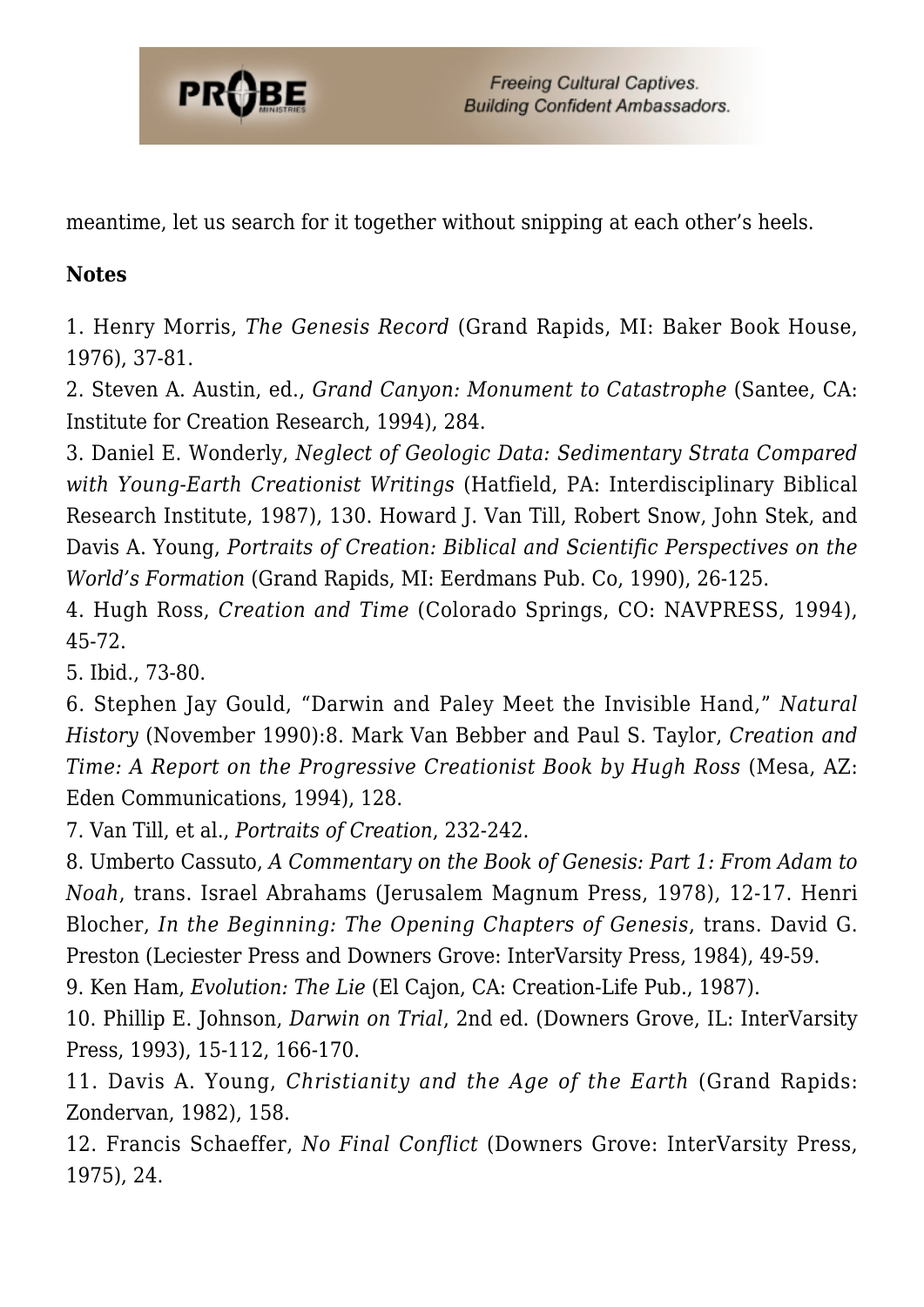

©1998 Probe Ministries

# **[The Grand Canyon and the Age of](https://probe.org/the-grand-canyon-and-the-age-of-the-earth/) [the Earth – A Christian Scientist's](https://probe.org/the-grand-canyon-and-the-age-of-the-earth/) [View](https://probe.org/the-grand-canyon-and-the-age-of-the-earth/)**

Dr. Ray Bohlin



*As a Christian scientist, Dr. Bohlin is open to examining the theories of both young-earth and old-earth scientists to explain what we can observe today. The Grand Canyon provides an excellent venue to consider the theories of both groups on how the geological layers were formed and when this occured.*

### **The Age of the Earth and Genesis 1**

How old is the earth? How long has this planet been here? Ask most Christians this question and you will likely receive a quick, self-assured answer. All would be well if you could count on receiving the same answer! However, some will very quickly tell you that the earth was created during creation week and can be no more than six to ten thousand years old. Other Christians will tell you, with just as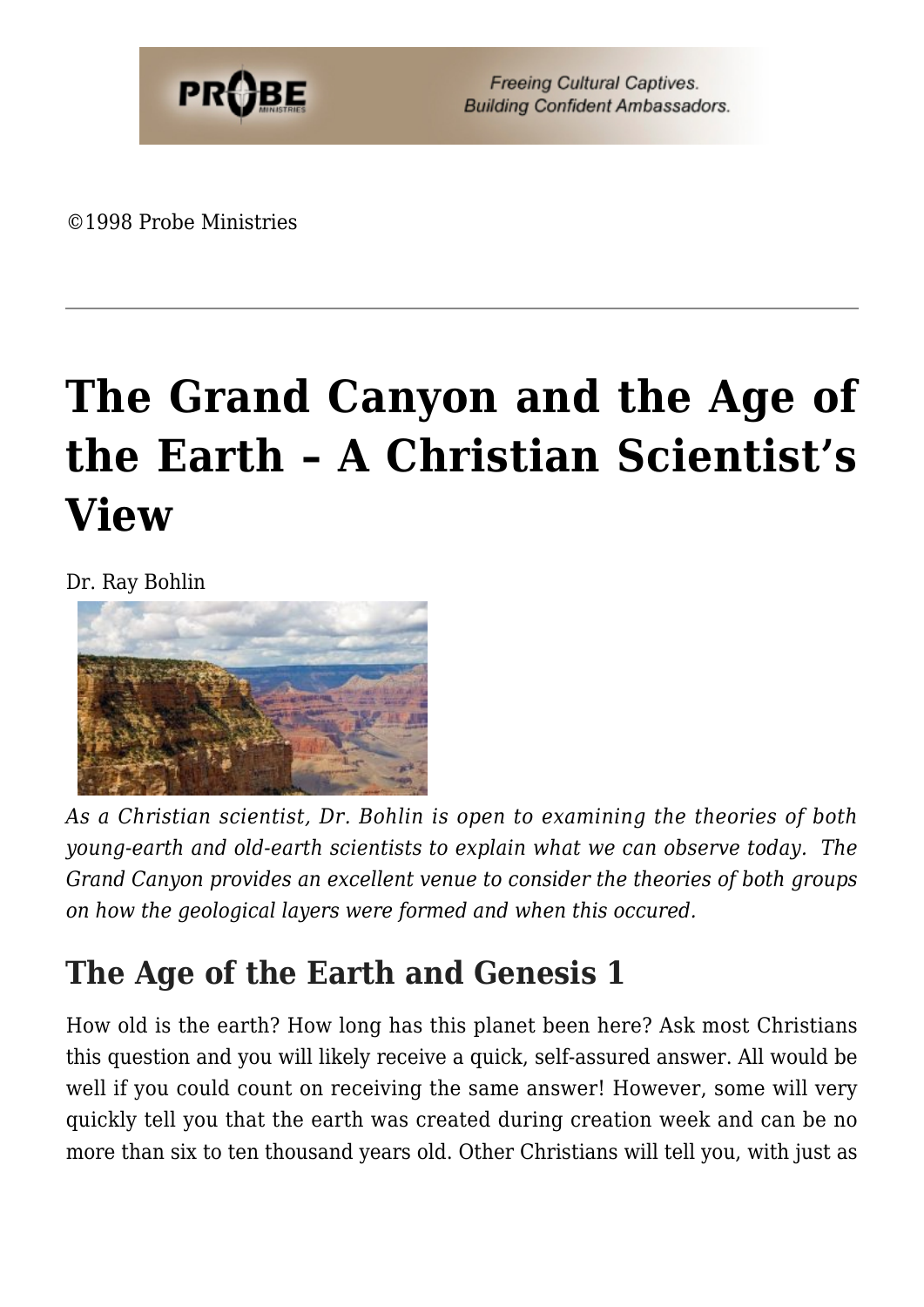

much confidence, that the earth is 4.5 billion years old. This is no minor discrepancy! What adds even more to the confusion is the fact that you can find both opinions within conservative evangelical circles. You can even find both opinions within the ranks of the few Christian geologists with Ph.D.s! Let me assure you that this is just as confusing for me as it is for you.

The age of the earth is a question both of biblical interpretation and scientific investigation. Unfortunately, neither Christian conservative Old Testament scholars nor Christian scientists are in universal agreement. This topic covers a broad spectrum of issues so I am going to try and narrow the focus of the discussion. I will first briefly discuss the biblical aspects of the question, then move on to geology, the flood, and the Grand Canyon.

First, how do the "young-earth" and "old-earth" positions view the Scriptures? Let me emphasize right at the start that both young- earth and old-earth creationists bring a reverent and submissive attitude to Genesis. The difference is a matter of interpretation. Well-known young-earth creationists Henry Morris, Duane Gish, and Steve Austin, from the Institute for Creation Research, interpret the days of Genesis 1 as literal 24-hours days, the genealogies of Genesis 5 and 11 as consecutive or nearly consecutive generations, and the flood as a universal, catastrophic event. This leaves little room for much more than ten to thirty thousand years as the true age of the earth.

Old earth creationists such as astronomer Hugh Ross of Reasons to Believe see the days of Genesis as long periods of time, perhaps even millions of years. Genesis 1, then, describes the unfolding of God's creation through vast periods of time. God still does the work, it is still a miracle, but it takes a lot longer than seven days. The flood of Noah necessarily becomes a local event with little impact on world-wide geology. Other old-earth creationists simply suggest that what is communicated in Genesis 1 is a literary form of the ancient Near East describing a perfect creation. Genesis 1 was never intended to communicate history, at least in their view. Personally, my sympathies lie with a Genesis interpretation that is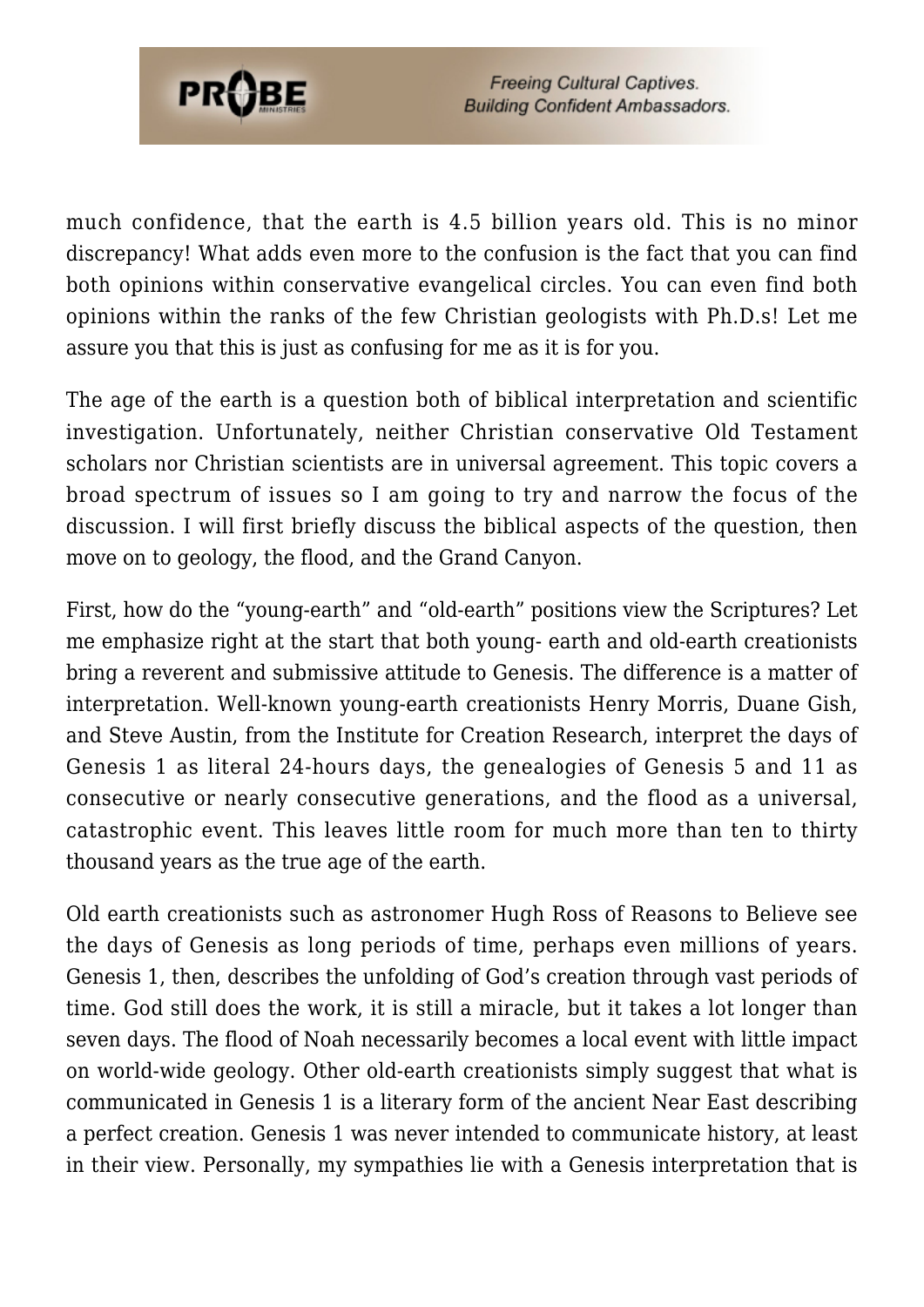

historical, literal, and with 24-hour days in the recent past. But the testimony of science, God's natural revelation, is often difficult to correlate with this view. The earth has many layers of sediments thousands of feet thick. How could one yearlong catastrophe account for all this sediment? The answers may surprise you!

## **The Grand Canyon**

The Grand Canyon is almost three hundred miles long, a mile deep, and four to twelve miles across. One's first view of the Grand Canyon is a humbling experience. You truly have to see it to believe it. I was mesmerized and could hardly contain my excitement when I caught my first glimpse of the canyon. I was there to partake in a six-day geology hike into the canyon with the Institute for Creation Research, a young-earth creationist organization. ICR believes that the strata, the layers of rock in the Grand Canyon, were primarily formed during Noah's flood perhaps only five thousand years ago. Most geologists, including Christian old-earth creationists, believe that the strata were laid down over hundreds of millions of years. What better way, then, to equip myself for the study of the earth's age, than to spend nine days around the Grand Canyon (six of them in it) with ICR geologists, physicists, and biologists. ICR has been conducting these tours for over ten years, so everything runs extremely well. Though I was a member of a hiking group, they also sponsored a group going down the Colorado River in rafts and a group touring the whole area by bus. All were accompanied by ICR scientists. Each day we received mini-lectures from the leaders as we broke for lunch or at points of interest along the trail. Topics included the sudden appearance of fossils, the complexity of the earliest canyon fossils such as the trilobites, the age of the earth's magnetic fields, the role of continental drift in the onset of the flood, where does the ice age fit into a young-earth model, watercanopy theories, carbon-14 dating, and the dating of the Grand Canyon basalts (rock layers derived from ancient lava flows).

We examined many evidences for rapid formation of rock layers, which is essential to the young-earth model. We spent nearly two hours at the Great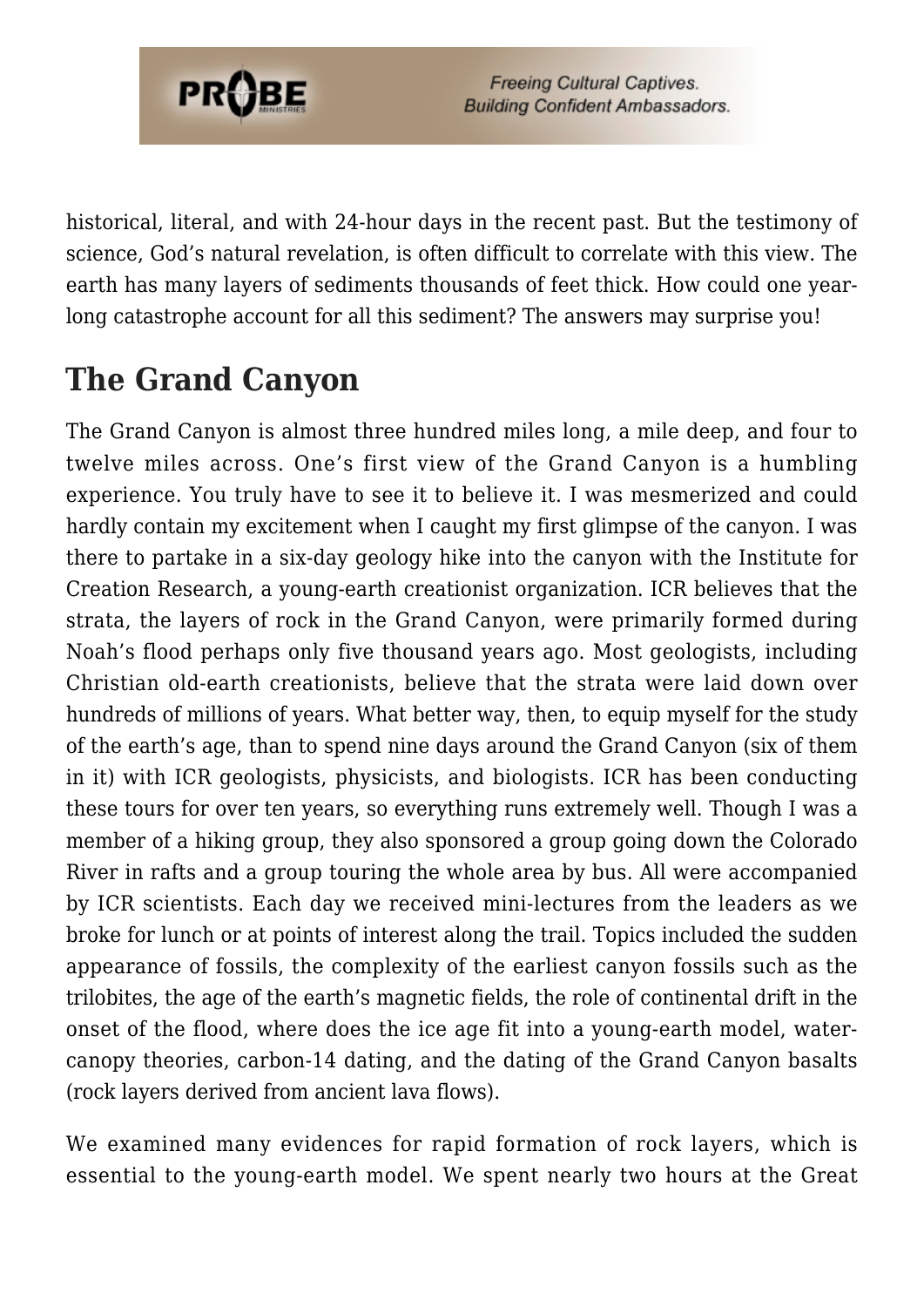

Unconformity between the Tapeats Sandstone, which is dated at about 500 million years old, and the Hakatai Shale, which is dated at about 1.5 billion years old. These two formations were formed nearly one billion years apart in time, yet one lies right on top of the other. Nearly a billion years is missing between them! The night before entering the canyon for the hike, I wrote these words in my journal:

*If these strata are the result of Noah's flood and the canyon carved soon afterward, the canyon stands as a mighty testament to God's power, judgment, and grace. Even if not, what a wonderful world our Lord has sculpted for us to inhabit. His love is bigger than I can grasp, bigger–infinitely bigger–than even the Grand Canyon!*

### **Evidence of Noah's Flood in the Grand Canyon**

One of the more obvious formations in the Grand Canyon is the Coconino Sandstone. This prominent formation is found only a few hundred feet below the rim of the canyon and forms one of the many cliffs in the canyon. Its distinctive yellow cream color makes it look like a thick layer of icing between two cake layers.

Evolutionary geologists have described this sandstone as originating from an ancient desert. Remnants of sand dunes can be seen in many outcrops of the formation in a phenomenon called cross-bedding. There are many footprints found in this sandstone that have been interpreted as lizards scurrying across the desert.

These footprints would seem to pose a major challenge to young- earth geologists who need to explain this formation in the context of Noah's flood. Since there are many flood-associated layers both above and below this sandstone, there is no time for a desert to form in the middle of Noah's flood. Recent investigations, however, have revealed that the cross-bedding can be due to underwater sand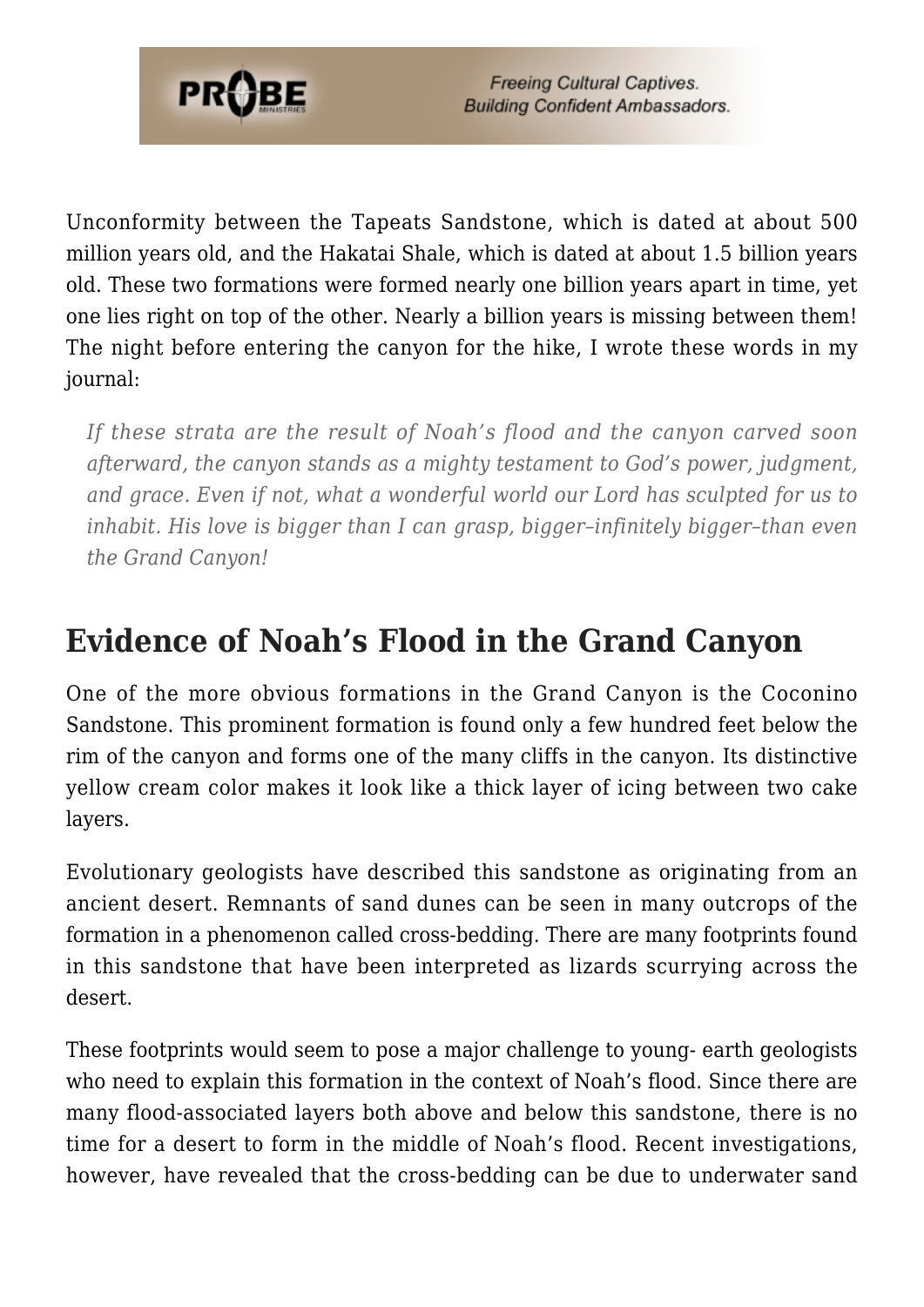

dunes and that some footprints are actually better explained by amphibians moving across sandy-bottomed shallow water. Perhaps this formation can be explained by sand deposited under water.

This explanation does not entirely solve the young-earth geologists' problem, because it is still difficult to determine where the amphibians came from and how they could be crawling around in shallow waters on top of sediments that would have to be deposited halfway through a world-wide catastrophic flood. But let's go on to another flood evidence. Earlier, I mentioned the Great Unconformity. This can be observed throughout the Grand Canyon where the Tapeats Sandstone, a Cambrian formation estimated to be 570 million years old, rests on top of any one of a number of Precambrian strata ranging from one to two billion years old.

Our group observed a location in the Unconformity where the time gap between the two layers is estimated to be one billion years. It is very unusual, even for evolutionary geology, for two layers from periods so far apart, in this case one billion years, to be right on top of one another. It is hard to imagine that no sediments were deposited in this region for over a billion years! Evolutionary geologists believe that the upper sandstone was deposited over hundreds of thousands of years in a marine environment. However, we observed large rocks and boulders from a neighboring formation mixed into the bottom few feet of the Tapeats Sandstone. This indicates tremendous wave violence capable of tearing off these large rocks and transporting them over a mile before being buried. This surely fits the description of a flood rather than slow deposition. We spent nearly two hours at this location and we were all quite impressed with the clear evidence of catastrophic origin of the Tapeats Sandstone.

That the Coconino Sandstone likely had a water-deposited origin and that the Tapeats Sandstone was laid down in a great cataclysm are necessary elements for a young-earth flood geology scenario for the Grand Canyon.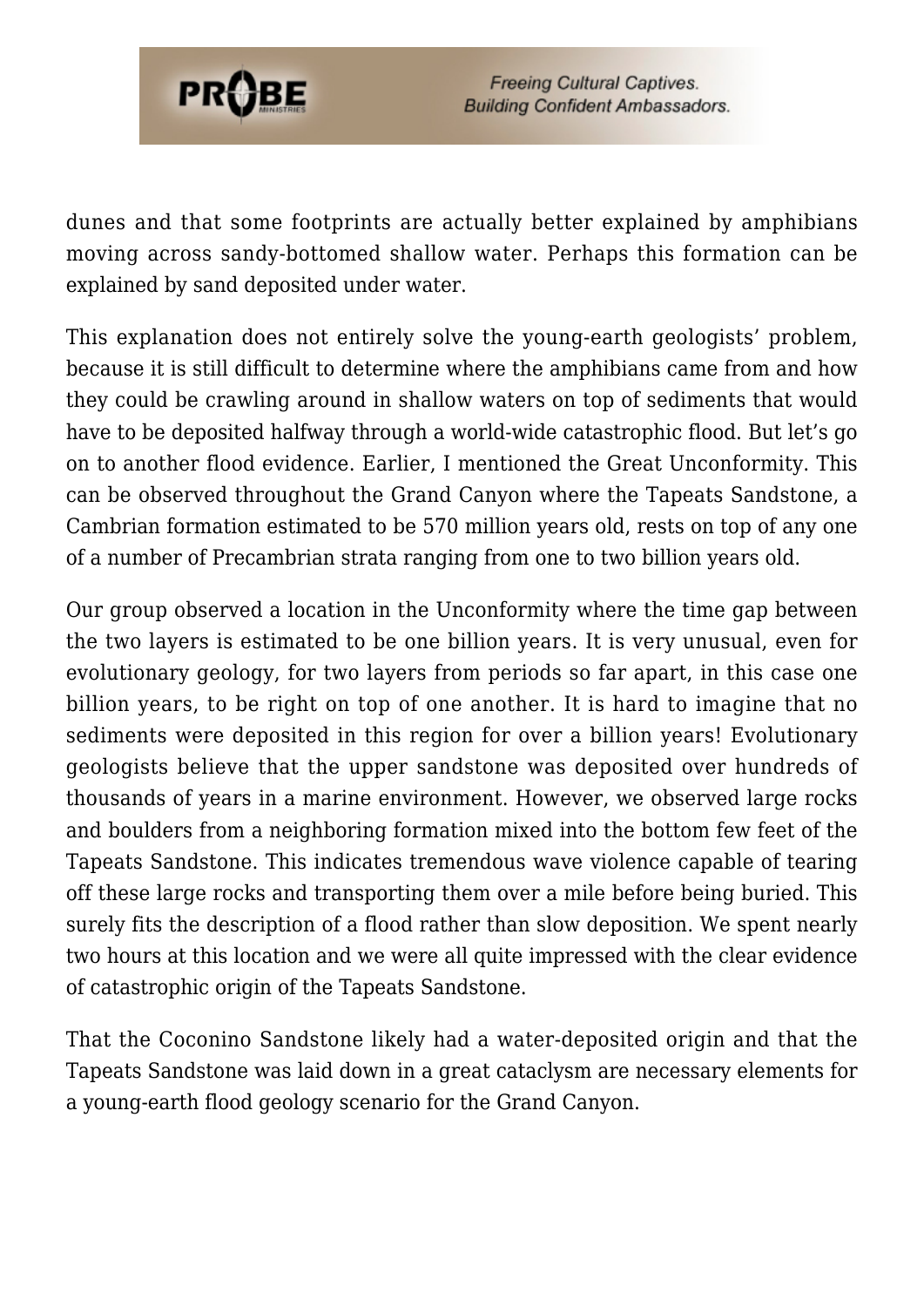

### **The Erosion and Formation of the Grand Canyon**

Perhaps one of the most interesting questions about the Grand Canyon is how it was cut out of rock in the first place. The answer to this question has a lot to do with how old the canyon is supposed to be. The puzzling factor about the Grand Canyon is that the Colorado River cuts directly through an uplifted region called the Kaibab Upwarp. Normally a river would be expected to flow towards lower elevation, but the Colorado has cut right through an elevated region rather than going around it.

The explanation you will still find in the National Park literature is that the Colorado began to cut the Grand Canyon as much as 70 million years ago, before the region was lifted up. As the uplift occurred, the Colorado maintained its level by cutting through the rock layers as they were lifted up. Thus the Grand Canyon was cut slowly over 70 million years! In recent years, however, evolutionary geologists as well as old-earth creationists have abandoned this scenario because it just isn't supported by the evidence. A major reason is that even at the present rate of erosion in the Grand Canyon, it would take as little as 71,000 years to erode the amount of rock currently missing from the Grand Canyon. Also, all of the sediment that would have to be eroded away during 70 million years has not been located. And lastly, evolutionists' own radiometric dates of some of the surrounding formations indicate that the Colorado River has been in its present location for less than five million years.

Some old-earth geologists have tentatively adopted a new theory that requires a few rather strange twists. This theory suggests that the Colorado River flowed through the area of the Grand Canyon only recently. The Colorado originally was forced in the opposite direction of its current flow by the Kaibab Upwarp and actually flowed southeast toward the Gulf of Mexico. This ancestral Colorado River may have occupied the course of what is now the Little Colorado River, only in the opposite direction of its current course.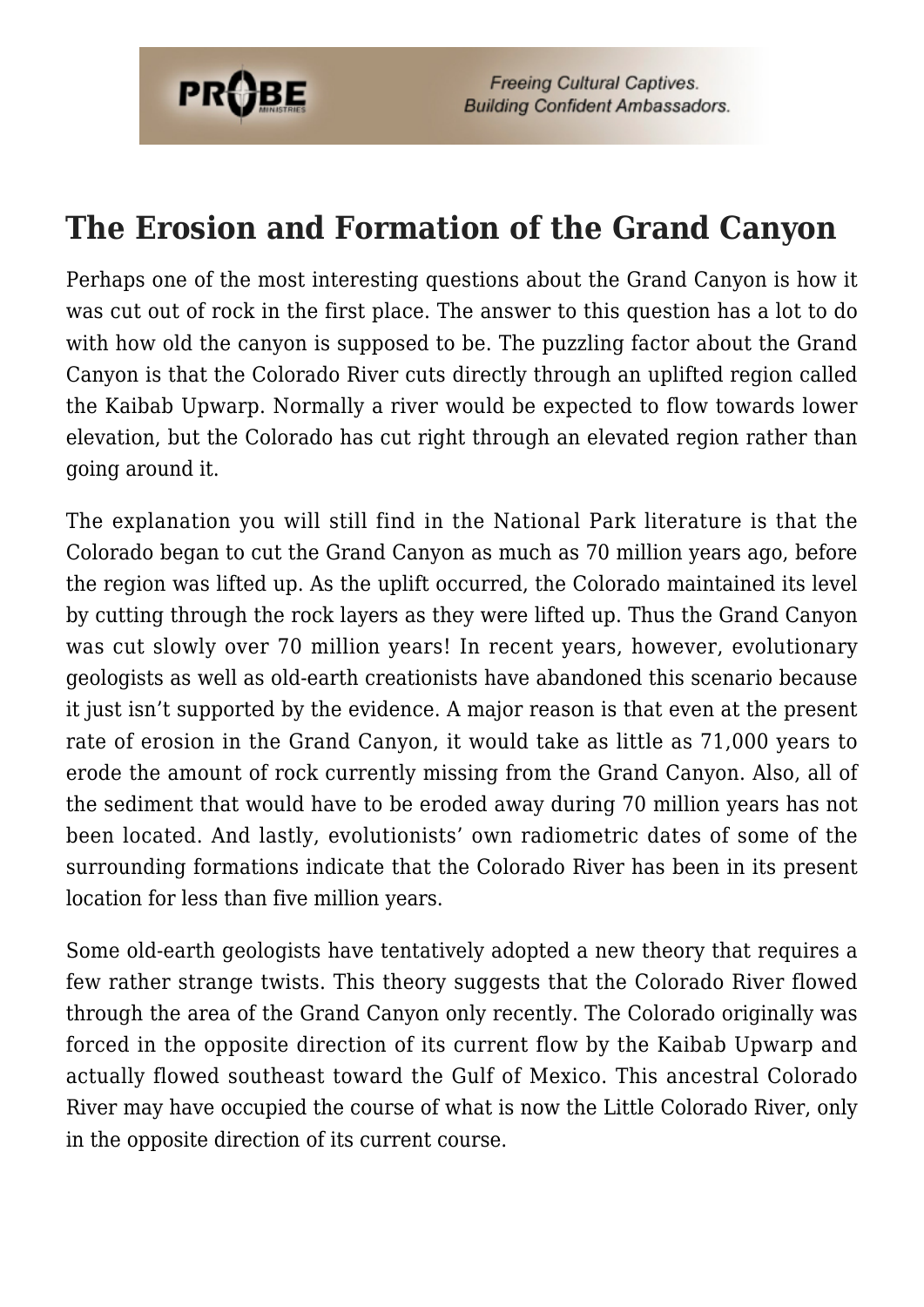

This theory further suggests that about five million years ago a westward-flowing stream began to erode, upstream or towards the east, over what is today the Grand Canyon, through the Upwarp and capturing the ancestral Colorado River! If this sounds a little fantastic to you, you're probably right. In a recent volume on the Grand Canyon, a geologist, while maintaining this theory to be solid, admits a lack of hard data and that what evidence there is, is circumstantial. Into this controversy step the young-earth creationists, who need to explain how the Grand Canyon was formed, strata and all, in less than 5,000 years. They suggest, quite reasonably I think, that the canyon was formed when the Kaibab Upwarp acted as a dam for three lakes occupying much of Utah, Colorado, and northern Arizona. These lakes catastrophically broke through the Upwarp, and the Grand Canyon was cut out of solid rock by the drainage of these lakes through this breach in the dam. A small canyon was formed this way recently as a result of the eruption of Mount St. Helens. Grand Coulee in Washington state was formed when an ice dam broke at the end of the Ice Age. This breached-dam theory answers a lot of questions the old-earth theories do not, and it needs to be considered.

### **Uncertainties of Dating the Grand Canyon**

I have noted that old-earth creationists believe that the Grand Canyon strata were formed over hundreds of millions of years and that the canyon itself was carved out in less than five million years. Young-earth creationists, on the other hand, believe that the strata of the canyon were formed as a result of Noah's flood and that the canyon was carved out catastrophically less than five thousand years ago. A critical question to ask is, how can we know how old the rocks in the Grand Canyon really are? The usual solution is to date the rocks by radiometric dating methods, which are supposed to be capable of dating rocks billions of years old. Rocks of volcanic origin are the best ones to use in dating rocks this way, since radiometric elements are plentiful in them. The Grand Canyon has volcanic rocks near the bottom and at the top. ICR has been involved in a project over the last several years to date these volcanic rocks. Their results not only call into question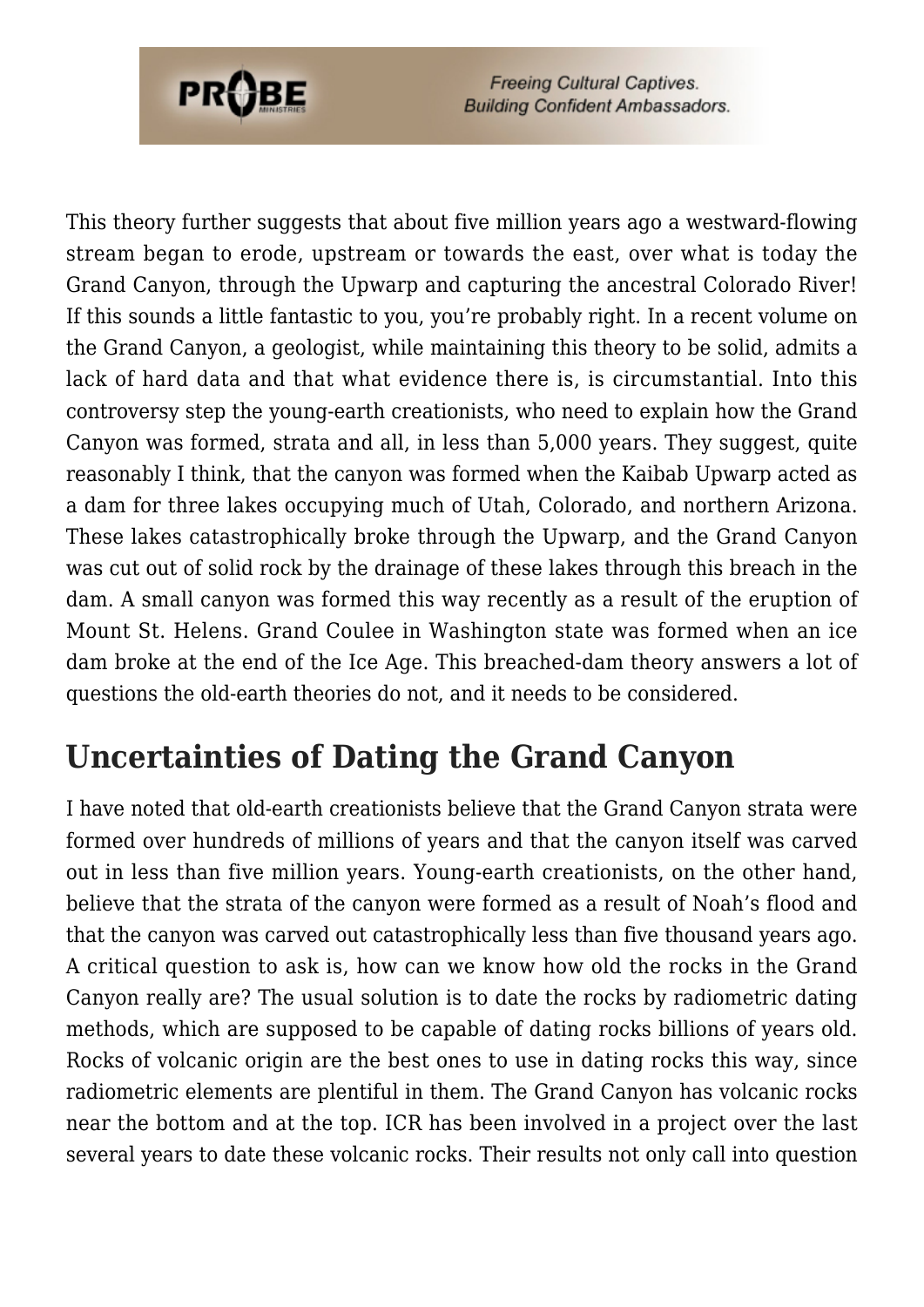

the age of the Grand Canyon but also the reliability of radiometric dating.

The youngest rocks in the Grand Canyon are recognized by all to be volcanic rocks in western Grand Canyon that flowed from the top of and into the canyon. The oldest rocks that have been dated are volcanic rocks called the Cardenas Basalt, a Precambrian formation near the bottom of the canyon. The rubidiumstrontium method, however, has dated the Cardenas basalt at one billion years and the lava flow on top of the canyon at 1.3 billion years. This is clearly impossible! Rocks on the bottom of the canyon are 300 million years younger than very recent rocks on the very top of the canyon! These dates were obtained by ICR from samples they sent to several independent dating labs. Something is amiss, either in the interpretation of the rocks, the dating methods, or both.

As we have seen, ICR scientists have come a long way in showing that many of the Grand Canyon strata could have formed rapidly, that erosion of the canyon by the Colorado River has not been going on for tens of millions of years, and that there are significant problems with the dating of the canyon.

However, there are still significant questions that remain to be answered if the young-earth model is to be taken seriously by old- earth geologists. For example, why are there no vertebrates among the fossils of the ocean floor communities of the Grand Canyon strata when vertebrates inhabit today's ocean floors? How did the many different kinds of sediments in the Grand Canyon (limestones, sandstones, shales, mudstones, siltstones, etc.) find their way to Northern Arizona as a result of one catastrophe and become so neatly stratified with little mixing? I raise these questions only to indicate that there is much work to be done. I also want you to realize that when someone asks me whether the flood of Noah created the Grand Canyon, I have to say that I don't know. And that's okay! The creation was a real historical event, Adam and Eve were real people, and the flood of Noah was real history as well. But finding the physical signs of these events can be tricky business. We need to encourage scientific investigation from both a young-and old-earth perspective because the testimony of God's word and His